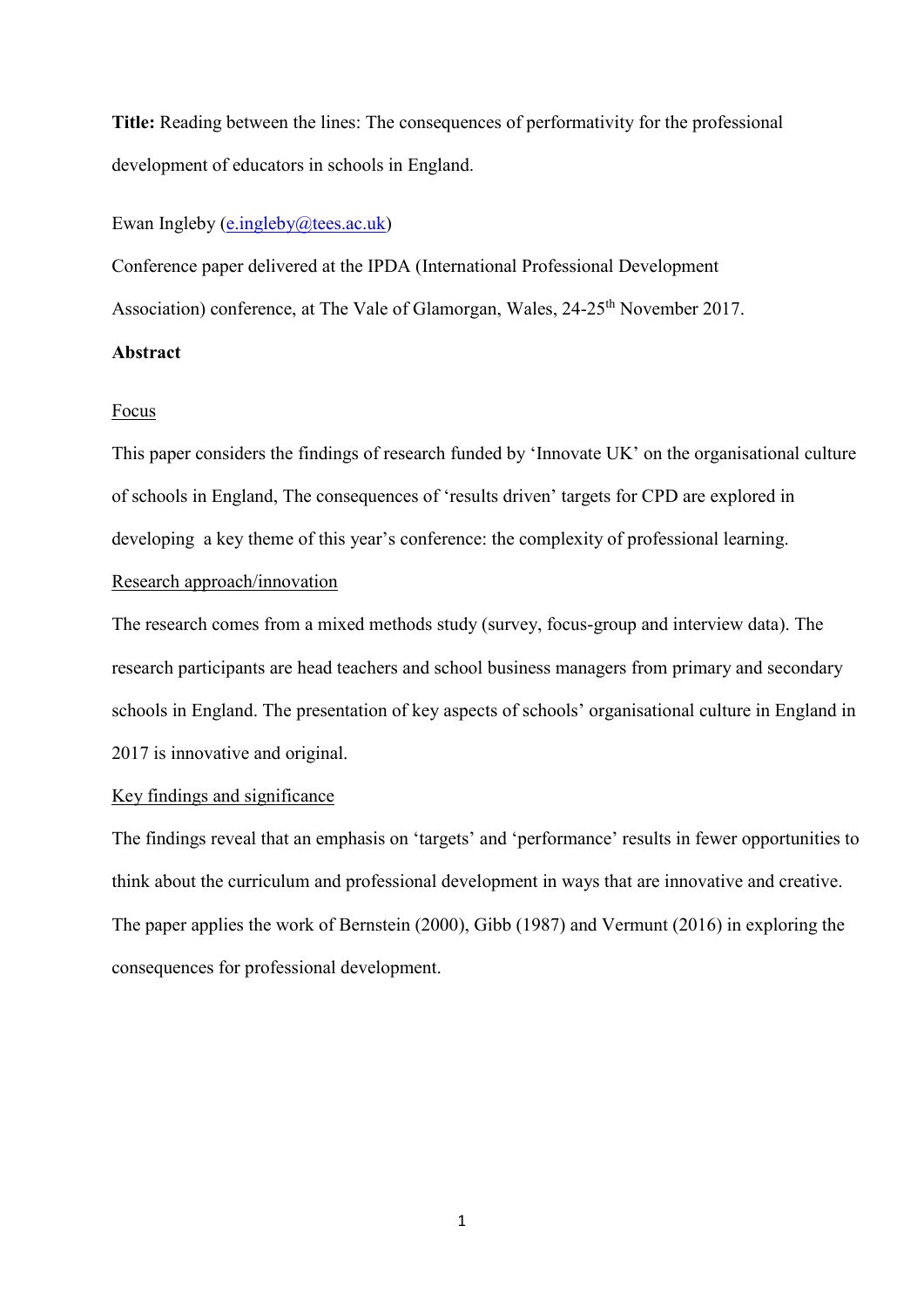## **Introduction**

This paper reports on the research findings of a funded project in education that was completed at Teesside University through 2016-2017. The research explores the organisational culture of selected primary and secondary schools in England. The research project is framed by a background of financial pressure facing schools in England in 2016- 2017. Good financial health in schools is critical to good business management and to good outcomes for pupils. However, the Department for Education estimates that schools have to save £1.3 billion in procurement spending and £1.7 billion in workforce spending by 2019- 2020. This implies that there is a 8% reduction in per-pupil funding for mainstream schools between 2014-2015 and 2019-2020 (National Audit Office, 2016). The question was raised whether all schools have the capacity and / or skills to manage these reductions in their funding as effectively as they could.

Therefore, a competition was funded by [Department for Education](https://www.gov.uk/government/organisations/department-for-education) (DfE) to find innovative and practical new ways to engage and enable schools to become more financially efficient, healthy and sustainable. The application written by SF Software Ltd. and Teesside University, in cooperation with the Association of School and College leaders (ASCL), was one of the two winners of this competition and received funding to work out their original proposal. The project proposed to develop a Virtual Learning Platform prototype to support the improvement of financial health within schools and enable them to save 2% efficiency savings year on year. The research in this paper reports on key findings into the organisational culture of schools in England.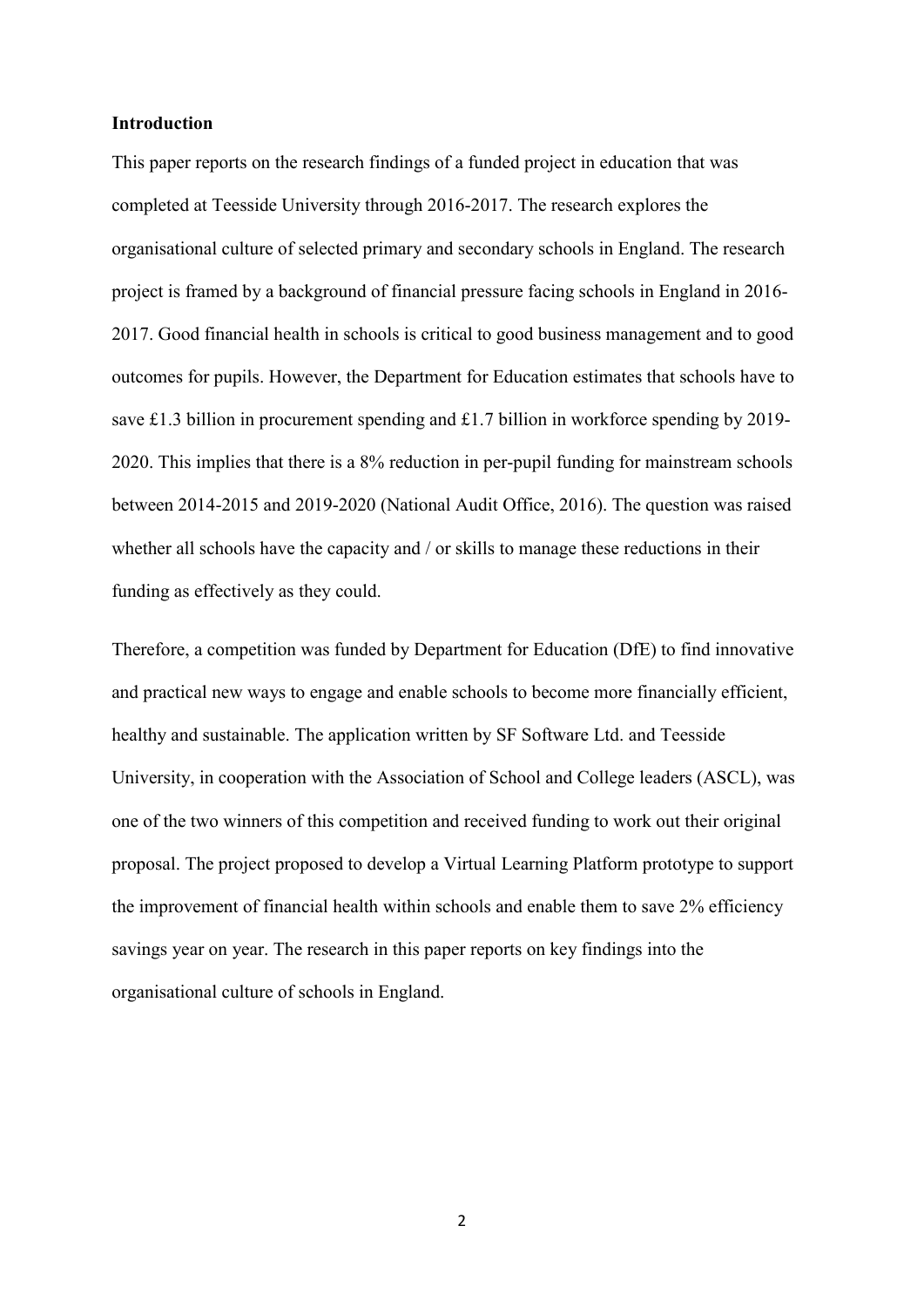#### **The research context**

The research project is framed by a background that draws attention to the financial pressures that schools in England are facing today [\(www.academytoday.co.uk;](http://www.academytoday.co.uk/) [www.ascl.org.uk;](http://www.ascl.org.uk/) [www.nao.org.uk;](http://www.nao.org.uk/) [www.insidegovernment.co.uk;](http://www.insidegovernment.co.uk/) www.tes.com). A combined survey by ATL (the Association of Teachers and Lecturers) and the NUT (National Teachers Union) in 2017 has identified that funding pressures have forced schools to resort to new ways of raising money. This survey revealed that 44% of schools 'rent out' school buildings and one-sixth of schools now ask parents for money [\(www.tes.com\)](http://www.tes.com/). In the survey of 1,200 teachers, support staff, and heads, 76% of staff said that their budget had been cut this year. 93% of the respondents said that they were 'pessimistic' about their school's funding over the next three years. 71% of the secondary school respondents said that their school had cut teaching posts and 50% of the total number of respondents revealed that they have had to increase class sizes. The survey also revealed that 41% of schools have had to cut their SEN (Special Educational Needs) provision. The statements by the respondents reveal the challenges to funding schools in England in 2017. In the survey, a primary teacher from Essex stated that: 'over the last two years, the ethos of the school has changed from being based on a family atmosphere to being driven by cost-cutting' [\(www.tes.com\)](http://www.tes.com/).

Another teacher referred to having to teach a 'master class' of 64 pupils [\(www.tes.com\)](http://www.tes.com/). According to the survey, schools are being forced to go to increasing lengths to raise money to cope with funding shortfalls. Almost half (49%) of the respondents said their school has asked parents to pay for items to help their child's education, including textbooks or art and design materials [\(www.tes.com\)](http://www.tes.com/). 14 of these respondents said that their school asks for over £20 a month. The survey was published on the first day of ATL's annual conference in Liverpool, in April 2017, where five motions on the subject of funding are to be debated. Mary Bousted, ATL's general secretary, warned that: 'unless the government finds more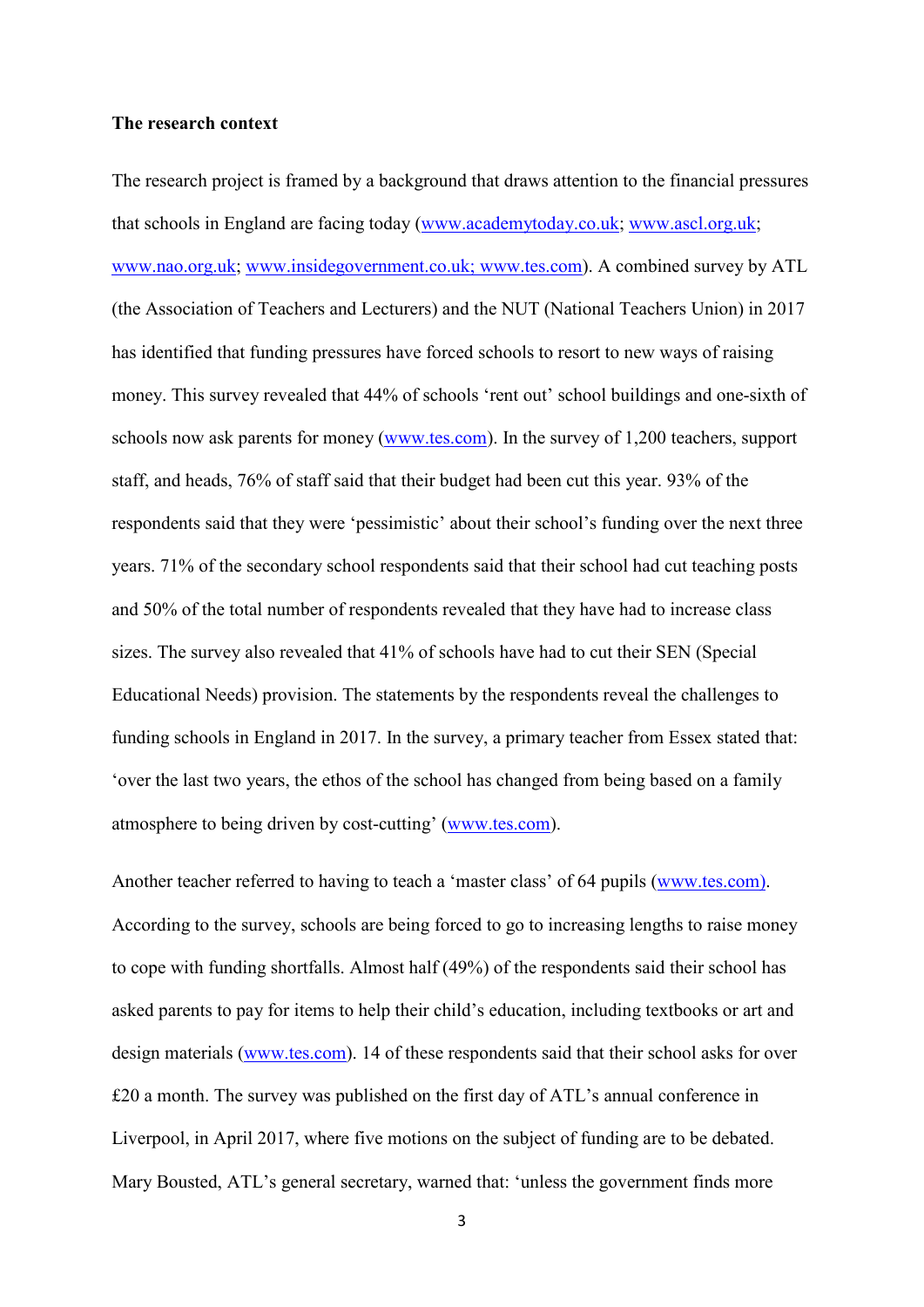money for schools and fast, today's school children will have severely limited choices' [\(www.tes.com\)](http://www.tes.com/). Kevin Courtney, from the NUT, criticised the government by saying that: 'our government must invest in our country and invest in our children" [\(www.tes.com\)](http://www.tes.com/). The TES (Times Educational Supplement) noted that a DfE (Department for Education) spokeswoman responded to this particular sector challenge by saying: 'the government has protected the core schools budget in real terms since 2010, with school funding at its highest level on record at almost £41 billion in 2017-18 – and that is set to rise, as pupil numbers rise over the next two years, to £42 billion by 2019-20' [\(www.tes.com\)](http://www.tes.com/). Despite this statement, the pressure on school budgets appears to be a key educational challenge in 2017.

The challenges to school funding are also part of the broader context of educational challenges in schools in England. This is revealed by Selwyn (2011, cited in Ingleby 2015) who draws attention to some of the ambitious educational policies of the Coalition and Conservative governments in England from 2010. These policies have included reforming the examination system and increasing the number of academy schools (Ingleby 2015). In this background contextualisation of education in England, some of the challenges that are present in the English education system are revealed by exemplifying the consequences of the introduction of academy schools in England.

The academy schools are grounded in what Selwyn (2011, 365, cited in Ingleby 2015) refers to as 'an ambition of absence'. As opposed to championing the merits of aligning schools to local authority control, the academy schools are based on encouraging self- regulation (Machin and Vernoit 2011). There is a palpable sense that almost anything is possible within the academy (or 'free' schools). The schools will ideally regulate their own finances but Machin and Vernoit (2011, 2) refer to the 'controversy' surrounding the introduction of academy schools in England since 2002. These schools are 'independent, non-selective, state funded' and 'outside the control of local authorities' (Machin and Vernoit 2011, 2). The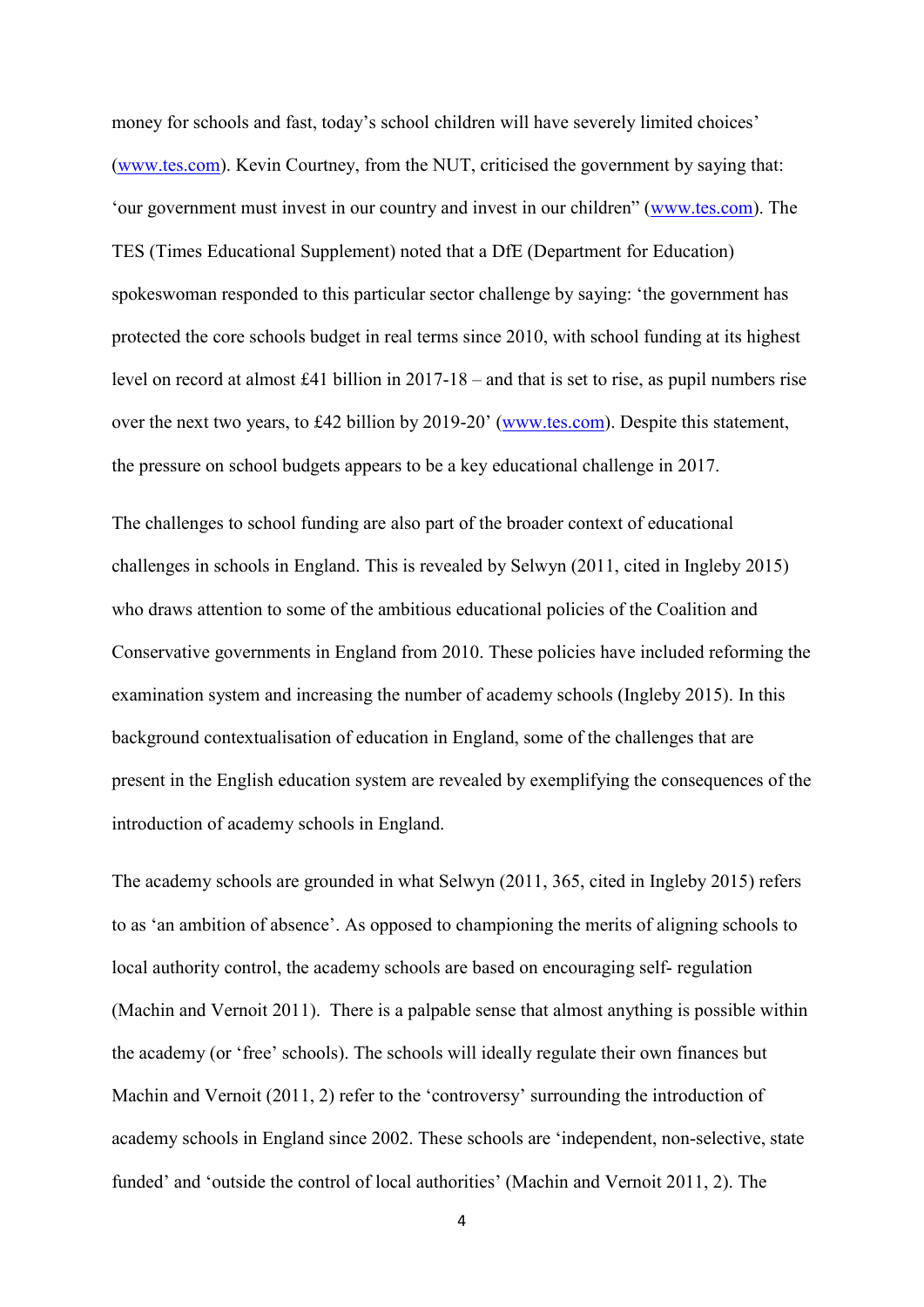schools are managed by an independent team of sponsors. The sponsors of the schools ensure that their management is delegated to a largely self-appointed set of governors. Machin and Vernoit (2011, 2) note that an academy usually has around 13 governors with seven typically appointed by the sponsor. The 'controversy' surrounding the academy schools can be traced back to this independent arrangement of sponsors. Who are the sponsors? What are they trying to achieve? What sort of curriculum is being introduced? In attempting to promote independence with regards to the curriculum and the financial running of these schools, a number of questions have been asked by academic commentators about these schools. The academics who have explored the consequences of the introduction of these schools in England include Clarke 2014; but also Ball 2010; Caldwell and Harris 2008; Glatter 2013; Greary and Scott 2014; Gunter 2011; Hatcher 2011; Machin and Salvanes 2010; Machin and Vernoit 2011; and McCrone, Southcott and George 2011. The 'loose' arrangement of the academy system appears to enable the possibility of the emergence of radical and even threatening curricula (Clarke 2014). As well as a risk of academy schools enabling religious extremism (Clarke 2014), academic researchers have commented on the shifting responsibilities that are made manifest within the academy schools (Gunter 2011). This reveals some of the challenges for us as when are working within the education sector in England. There are pressures on budgets, but some of the policy responses with regards to school education in England appear to have exacerbated the challenges that are being experienced.

In exemplifying this argument, the research that has been completed on academy schools in England outlines that this form of school does allow more autonomy and flexible governance, owing to the changed school structure (Ball 2010; Caldwell and Harris 2008; Glatter 2013; Greary and Scott 2014; Gunter 2011; Hatcher 2011; Machin and Salvanes 2010; Machin and Vernoit 2011; and McCrone, Southcott and George 2011). The gradual emergence of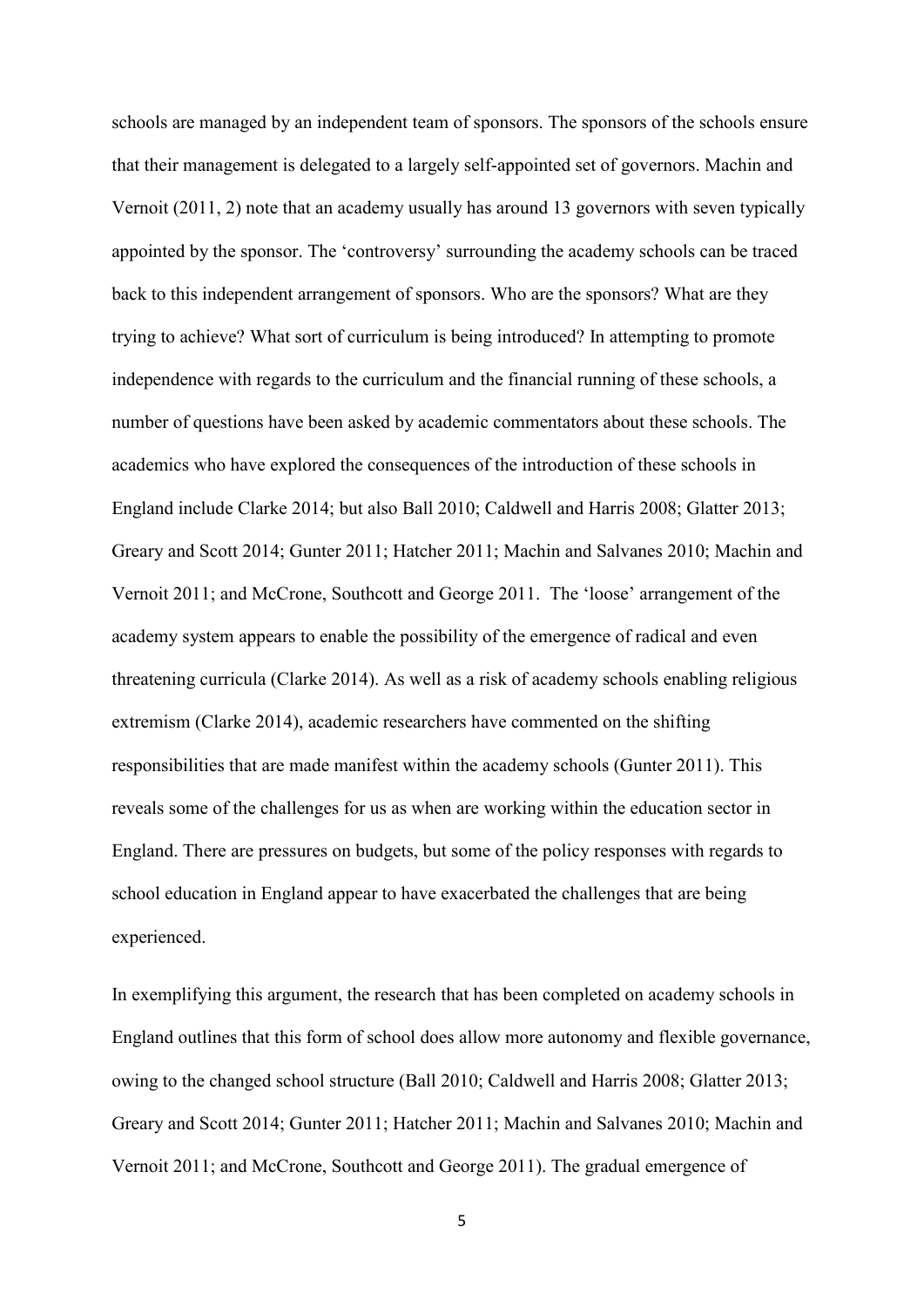academy schools in England since 2002 has, however proved controversial. Their autonomy enables them to have the potential to influence areas of the curriculum such as developing employability skills in young people (Machin and Vernoit 2011). On the other side of the debate are the critics of the academy schools who outline that autonomy can exacerbate segregation in society (Ball 2010; Clarke 2014). Machin and Vernoit (2011) reveal some of the educational consequences of the autonomy of the academy schools in England. It is argued that academy schools are able to 'sharply increase the quality of their pupil intake' because of this autonomy (Machin and Vernoit 2011, 45). This is particularly pronounced in schools that converted to academy status in the early years following their introduction in England in 2002. The consequences for the schools that are not academies are not however, necessarily 'obvious'. The presence of a new form of school can actually provide 'significant beneficial effects' for the schools that are not academies (Machin and Vernoit 2011, 46). The argument runs that a new form of competitor school provides incentives for the schools that are not academies. This can lead to improvements in their educational performance. Machin and Vernoit's (2011) findings help to explain why academy schools in England have increased in number since their introduction in 2002. Their autonomy is perceived to be beneficial by some of the educational policymakers in England.

In a wider critique of the forces influencing education in England, Urban (2009) argues that there is an absence of educational philosophy across the sector. There is neither a Rudolf Steiner nor a Maria Montessori informing English educational contexts. Instead, a void is filled with initiatives that are based on political and socio-economic imperatives. The academy schools are one such example of an educational initiative that is influenced by political philosophy. This reveals some of the challenges existing within schools in England today and the financial pressures on schools that have been revealed in 2017 draw attention to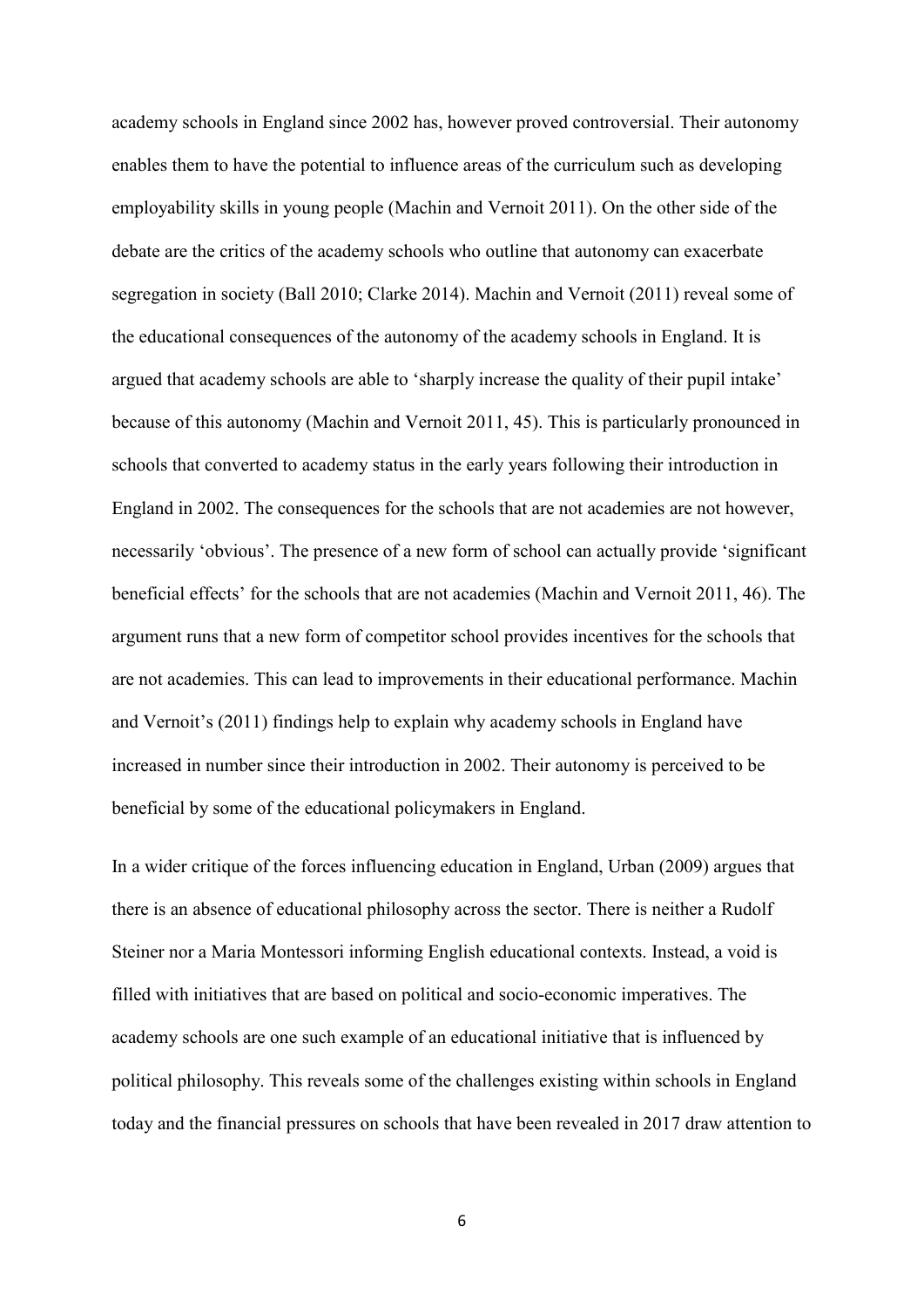a sector of education that is in need of help and support. The research in this project is based on this principle of seeking to be helpful and developmental to schools in England.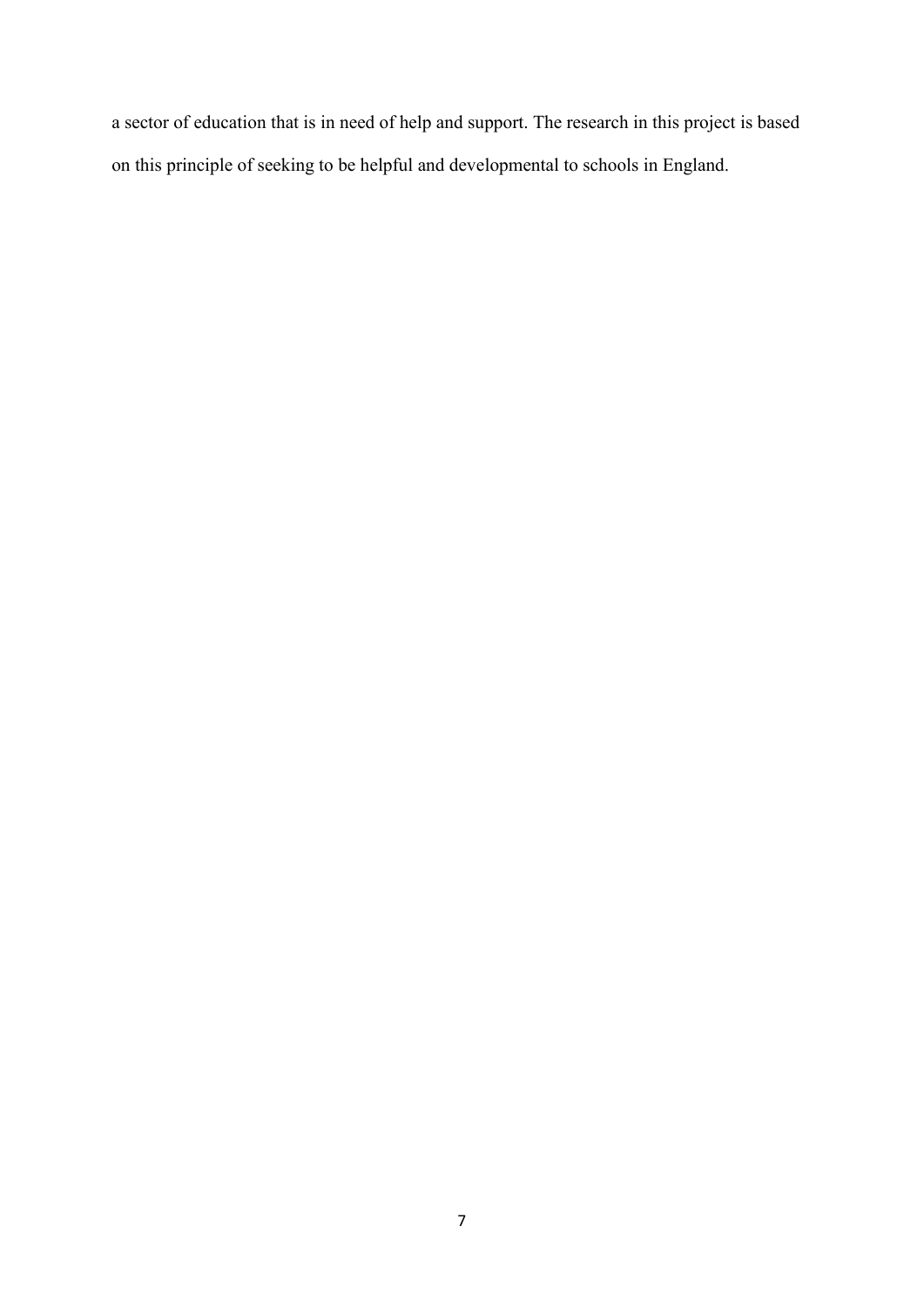## **Methodology**

The research team undertook a mixed methods research approach, relying on a qualitative research approach through focus groups and interviews, alongside quantitative research utilised in the form of online and paper-based pilot surveys. Later work, undertaken by the software development team involved wireframe testing and user feedback, which further involved the original participants in the focus groups and interview process. The aim of the methodology was to support and facilitate engagement and response during a short-term project phase.

#### Participants

 $\overline{a}$ 

Schools that were previously contacted by 'SF Software', a computer company based in the north-east of England, were asked to participate voluntarily. Moreover, 108 students studying the MA in Education at Teesside University who are currently working as teachers were also asked to participate in this part of the project (total number of participants completing this part of the project by November 2017=157).

### Design and distribution of the survey

The structure of the survey was based on the recent published survey by the Association of School and College leaders (ASCL) (ASCL School Leaders Survey, 2016) <sup>1</sup> and the questions in the survey were based on the work of Coffield (2006) and Gibb (1993). The survey aimed to explore the four following themes in schools:

- 1. Are schools in England driven by results?
- 2. Is there an awareness of 'enterprise education?
- 3. Is there a keen focus on pastoral development?
- 4. Is a hierarchical leadership structure 'the norm' in schools in England?

<sup>1</sup> https://www.ascl.org.uk//index.cfm?originalUrl=news-and-views/news\_news-detail.survey-showsschool-budget-concerns-have-reached-crisis-levels.html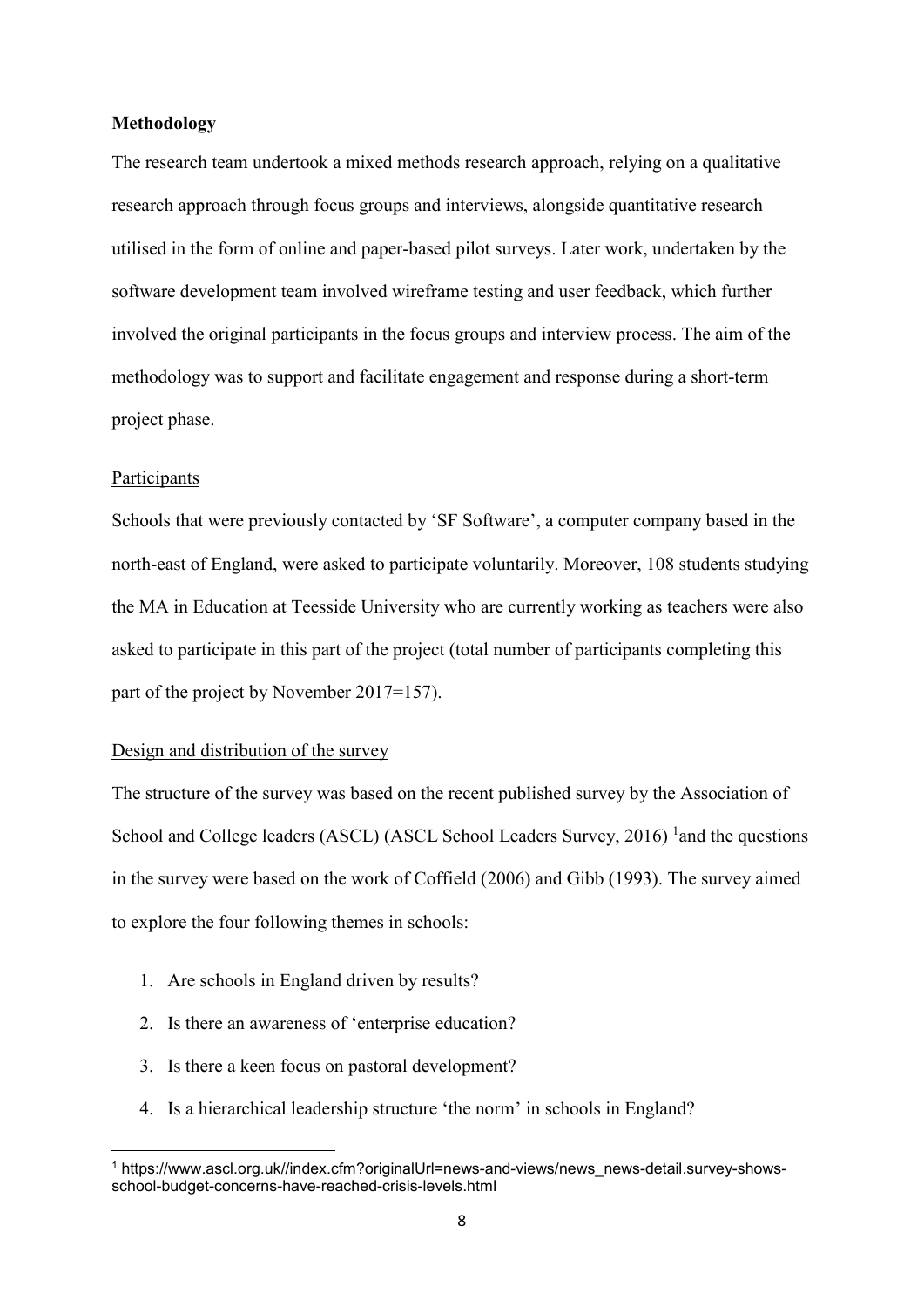The survey can be found in Appendix A and the link to this survey was sent to approximately 800 schools. A total of 157 participants completed the survey by November 2017 (58 teachers; 50 teaching assistants; 21 school business managers; 8 headteachers; 4 assistant headteachers; 4 chair of governors; 4 directors of operations; 3 deputy headteachers; 2 school chief executive officers; 2 finance directors; and 1 vice principal).

#### Data analysis

All questions were analysed with descriptive statistics.

#### Focus Groups and Interviews

The qualitative research approach for this project was in the form of focus groups and, later, interviews. Both methods were applied in order to draw out insights around core themes of the research project: financial health in schools; schools' organisational culture and leadership; and notions of gamification and engagement with digital technology. The team designed and structured its approach using a hybridized research model that was underpinned by participatory approaches to draw out personal and professional perspectives through a group and individual sharing process (Baum et al. 2006; Hamari, Kovisto, and Sarsa, 2014; Kim et al. 2015). Insights that helped shape the questions and themes during the focus groups were also drawn from a preliminary group interview conducted in October 2016 (see Appendix B). Participatory techniques (Baum *et al.,* 2006) supported and enabled focus group participation and responsiveness during the research phase of this project and were undertaken during the later interviews as well. Participatory Action Research (PAR) is an umbrella term covering a variety of participatory approaches to action-oriented research. Rauch et al. (2014, 1) define PAR as 'researchers and participants working together to examine a problematic situation or action to change it for the better'. For decades, an advocacy for participatory approaches has been poised against the traditional hierarchy of relationships between the researched and researchers and research and action (Reason and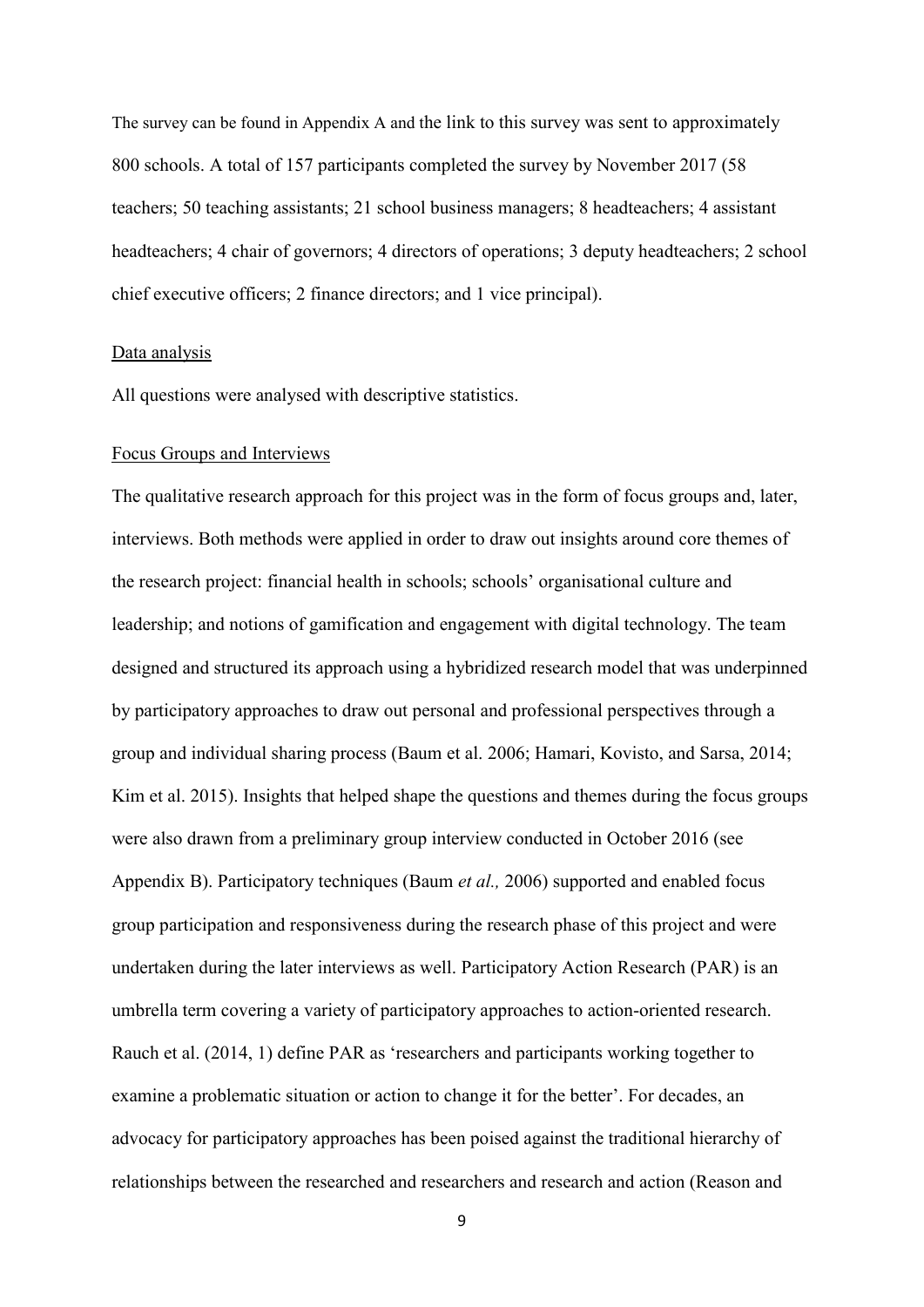Bradbury-Huang, 2013). The emphasis is placed on the process being cyclical in nature. As Rauch et al. (2014, 1) argue: 'researchers and participants identify an issue or situation in need of a change; they then initiate research that draws on capabilities and assets to precipitate relevant action. Both researchers and participants reflect on, and learn from, this action'. PAR has been used in professional settings to good effect, and as noted by Rauch et al. (2014, 8) 'action research has been adopted across a range of professions as a means of enhancing professional development through reflection and research informed change'.

PAR is designed as an adaptable process, shaped around the dynamics of the group and research questions to be explained. As Rauch et al. (2014, 1) explain: 'Together [the researchers and participants] develop context-specific methods to facilitate these cycles'. This approach works particularly well within notions of user engagement, gamification, and professional and personal view and values, where a key element is the social construction of knowledge. By engaging potential end users in developing insights into the research process, this achieves one of the primary goals of PAR: initiating and sustaining relationships that are sustained beyond the project design phase itself (Maiter et al. 2008). The research phase of the project will then rely on active engagement with participants during the interview and focus group and will use a combination of structured interviews and unstructured group discussions to generate feedback to be applied during the design phase and later validated and further explored during a subsequent focus group later in the research cycle. In the case of this project, the principles of PAR were designed to work ideally where the participants were guided and supported to generate insights (research), the designers then implement and consider design features based on this input (action), and the subsequent focus group activity allows for both reflection and further action (through the tool prototyping process); further action takes place through testing and providing feedback to designers (wire framing) following the next focus group.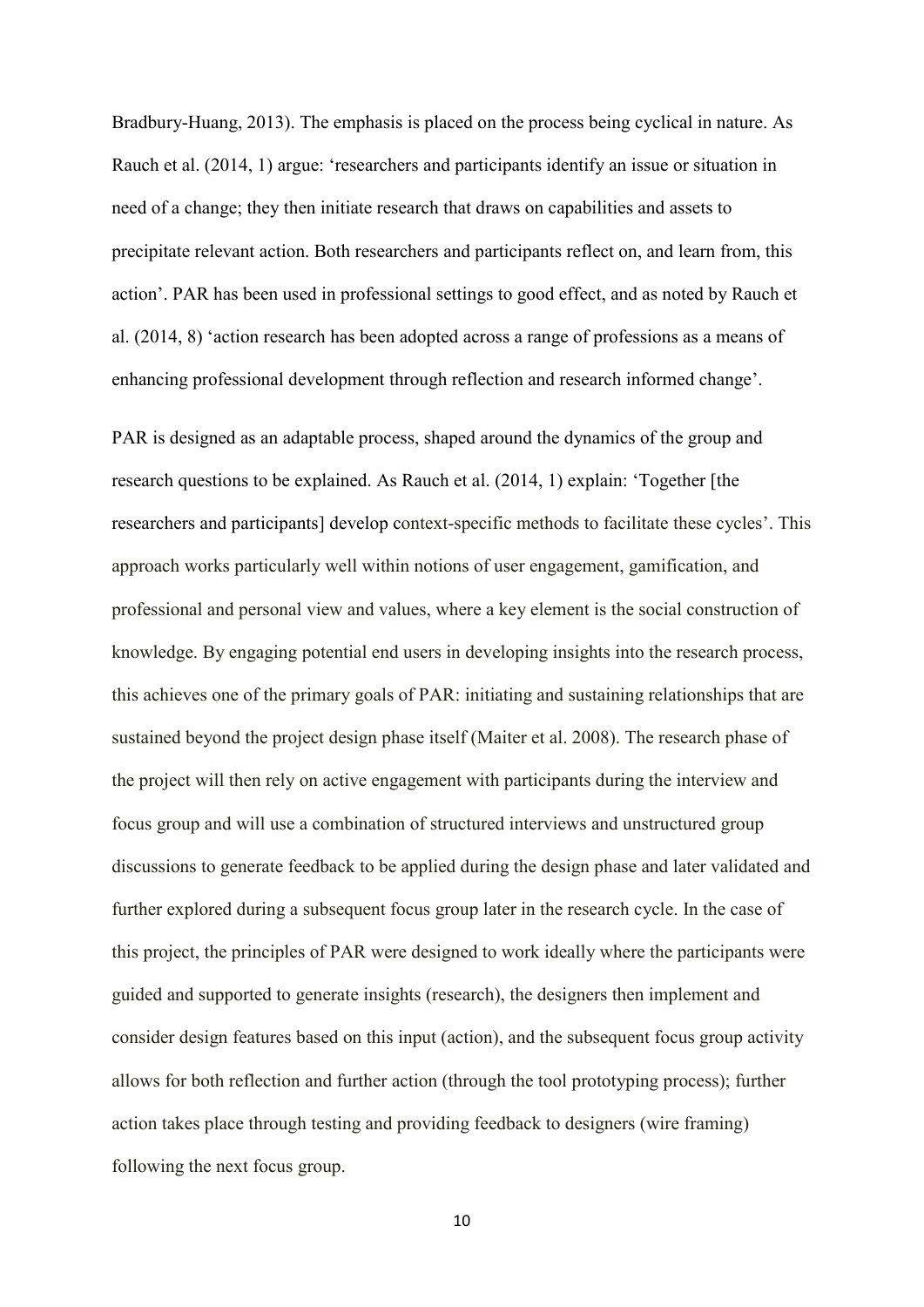#### Designing focus groups

The original scope of the project was to conduct a series of three focus groups with one cohort of school leaders (primarily school business managers) over the research lifecycle (between November 2016 and March 2017), with the suggestion that the first two focus groups would allow for an exploration of issues and testing of games-related ideas and the final focus group-type activity would likely consist of prototype testing and feedback facilitated over the telephone with software developers.

Once the project was launched, however, a decision was made early in the project cycle to expand the scope of the focus group work to include not only the perspectives of School Business Managers (SBMs) but to also seek out the perspective of headteachers. The rationale was that the adoption and championing of any financial efficiency digital platform could benefit from the input and backing from across school leadership, and from headteachers in particular. The plan was, with input from ASCL (Association of School and College Leaders) during the project launch meeting in August 2016, to engage and invite headteachers (HTs) to participate in a 'Heads only' focus group during the same month as the original focus group with SBMs. The decision was also taken to host the HT focus group in a location in the south of England (originally in Leicester, but later scheduled for Stevenage), whilst holding the original SBM meeting in the north (in Darlington, at Teesside University's The Forge facilities). This, it was proposed, would allow for a more diverse range of perspectives from as many types of roles, schools and colleges and demographic ranges as possible across the five-month research period range. Unfortunately, despite repeated efforts between October 2016 and February 2017, the focus group series for the headteachers did not occur.

Focus groups were designed to take place across the research phase of the project, namely in November 2016 and February 2017. For the SBM (school business managers) focus group,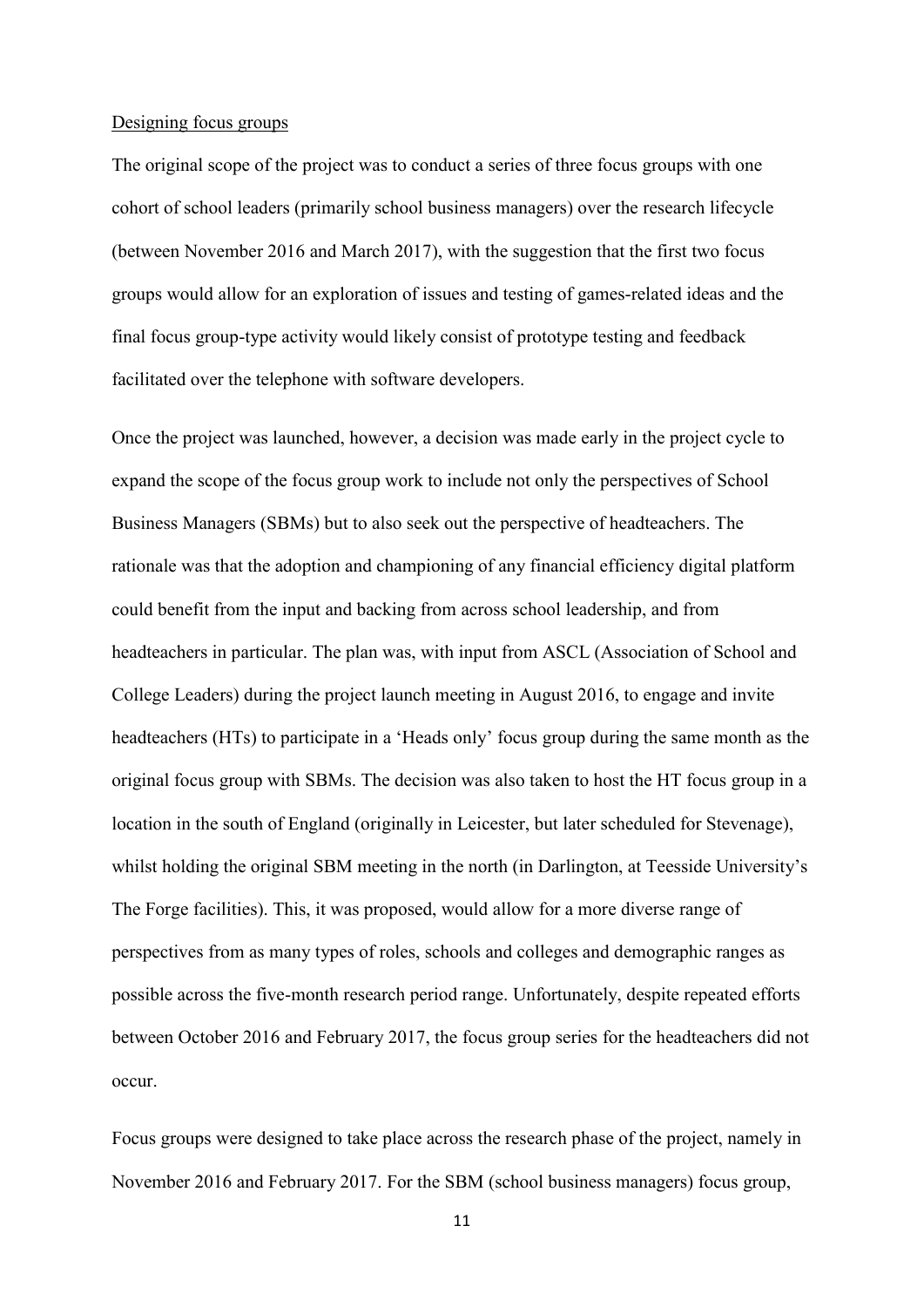there were seven participants from the Northwest, Northeast, and Midlands.<sup>2</sup> There were two  $(n=2)$  male participants and five  $(n=5)$  female participants. The participants' experience varied from a few years of work in the educational sector to decades of service. At least two participants mentioned having transitioned from work in other financially facing sectors into education, having come from accountancy and banking. We had participants from all levels of primary and secondary education represented. All of the participants came from either academy or local authority funded schools. For the second focus group, held in February 2017, the work aimed to continue exploring related themes with the same seven participants who were invited to attend, though unfortunately one (female) was unable to attend due to illness. This meant the group comprised of four (n.4) female participants and two (n.2) male participants.

The first focus group explored the following themes with a session-based structure. The first three sessions were a traditional focus group format, whilst the final one was an interactive, participant observation session:

- The **first session**: 'leadership and organisational culture'
- The **second session:** 'exploring financial health and its barriers'
- The **third session**: 'digital technologies and social media'

 $\overline{a}$ 

• The **final session was an interactive play session:** 'exploring perceptions of play and games'

During the second focus group, the structure was designed along similar lines to the first focus group, though it also included a hybrid presentation-focus group format (second session):

<sup>&</sup>lt;sup>2</sup> During the second focus group, one SBM was unable to attend due to illness, so the total number of participants for SBM focus group 2 was six.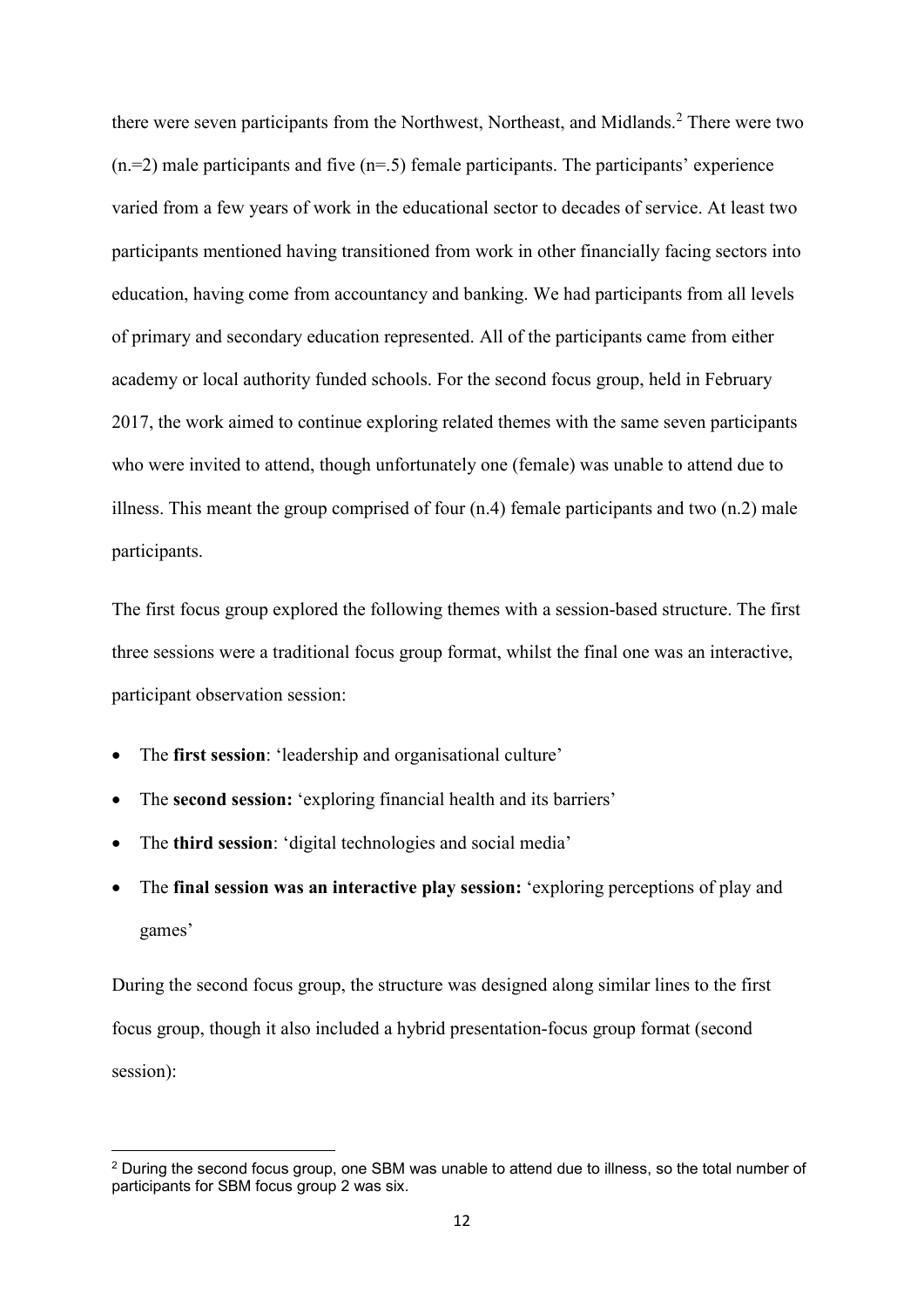- The **first session:** 'leadership and organisational culture revisited'
- The **second session:** a presentation, 'envisioning the virtual learning environment platform' followed by a short session to facilitate reaction
- The **third session**: 'a response to the presentation' and 'digital technologies and social media'<sup>3</sup>
- The **fourth session was an interactive play session:** 'further exploring collaborative play'
- The **fifth session:** was a discussion in response to the play and earlier sessions

#### Methods used

A standard focus group methodological approach was utilised during the first three focus group sessions. These sessions had a facilitator and scribe and all sessions were recorded. A participatory observant approach was applied for the final sessions, where facilitators and observers mingled and interacted with participants; the session also included a follow-up, recorded discussion with facilitators and observers to reflect on the session. All focus group sessions were recorded and later transcribed for coding purposes.

#### Analysis conducted

1

The focus group data was transcribed and initially coded according to areas primarily related to setting/context; defining the situation; respondent perspective; and approaches to people/objects. From this four major thematic areas have emerged: culture/organisational elements; technology/design features; financial health/perceptions; and gamification/social media insights or feedback. Participant observation techniques were used to document and reflect on play session activity.

<sup>&</sup>lt;sup>3</sup> This session was expanded to include four software staff.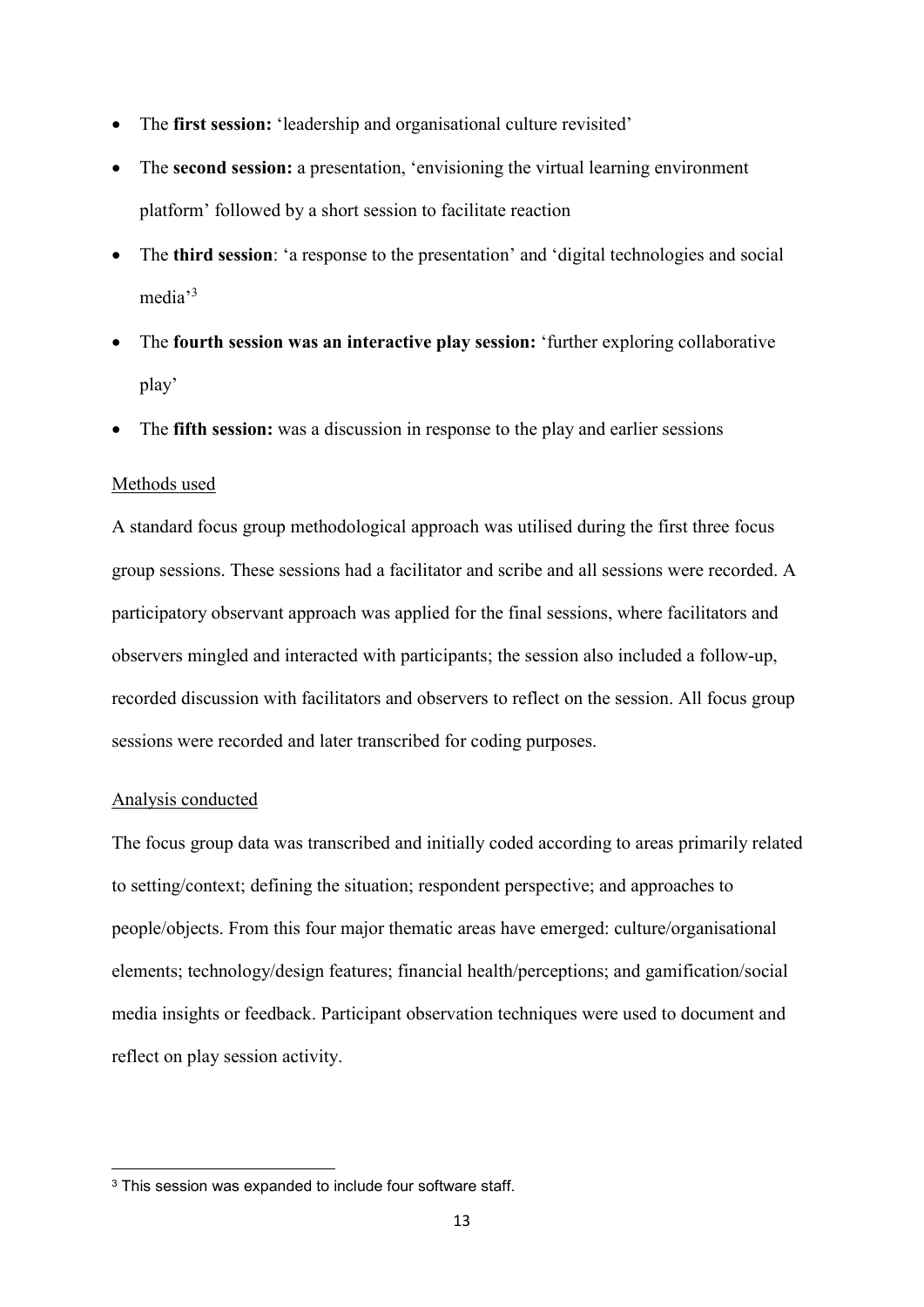#### Headteacher interviews

The original headteacher (HT) focus group was planned for mid-November 2016, but due to poor numbers and a last minute drop-outs of participants, the event was rescheduled for January 10, 2017. It was again postponed for similar reasons to February 1, 2017, though that third attempt (despite an initial contact sent to almost 20,000 schools and further direct calls from the research team to over 300 schools in the Stevenage area) was also cancelled due to last minute drop-outs by participants (due to pressing commitments in their own schools or colleges). As a result, it became clear that the HT focus group would not work in its originally proposed format and the decision was made to conduct a series of phone interviews with the HTs who had originally expressed an interest in attending.

It appeared that whilst a number of HTs (up to 9 at one point) were interested in supporting the research project, their school and leadership commitments made it hard to attend an entire day. They did appear far more available ad willing to participate in 1-hour phone interviews, however.

The interview participants  $(n=6)$  are all school or school-facing leaders in a variety of roles: headteachers, a deputy headteacher (who is about to become a headteacher) and a director of operations at an 11-school Academies Trust. One is a recently retired (late 2016) headteacher. All the participants were males and they had at least 15 years of experience working within or alongside a school setting. All the participants noted that the school to which they were currently affiliated was not the first school within which they had worked or been affiliated with in a professional, teaching, or school leadership capacity. With the exception of one participant, all the participants began their work in schools as teachers and members of the academic staff. Four of the participants worked in schools or colleges located in the southern region of England, whilst the fifth worked in a setting located in the northwest of England, and the sixth worked in a school in the northeast of England.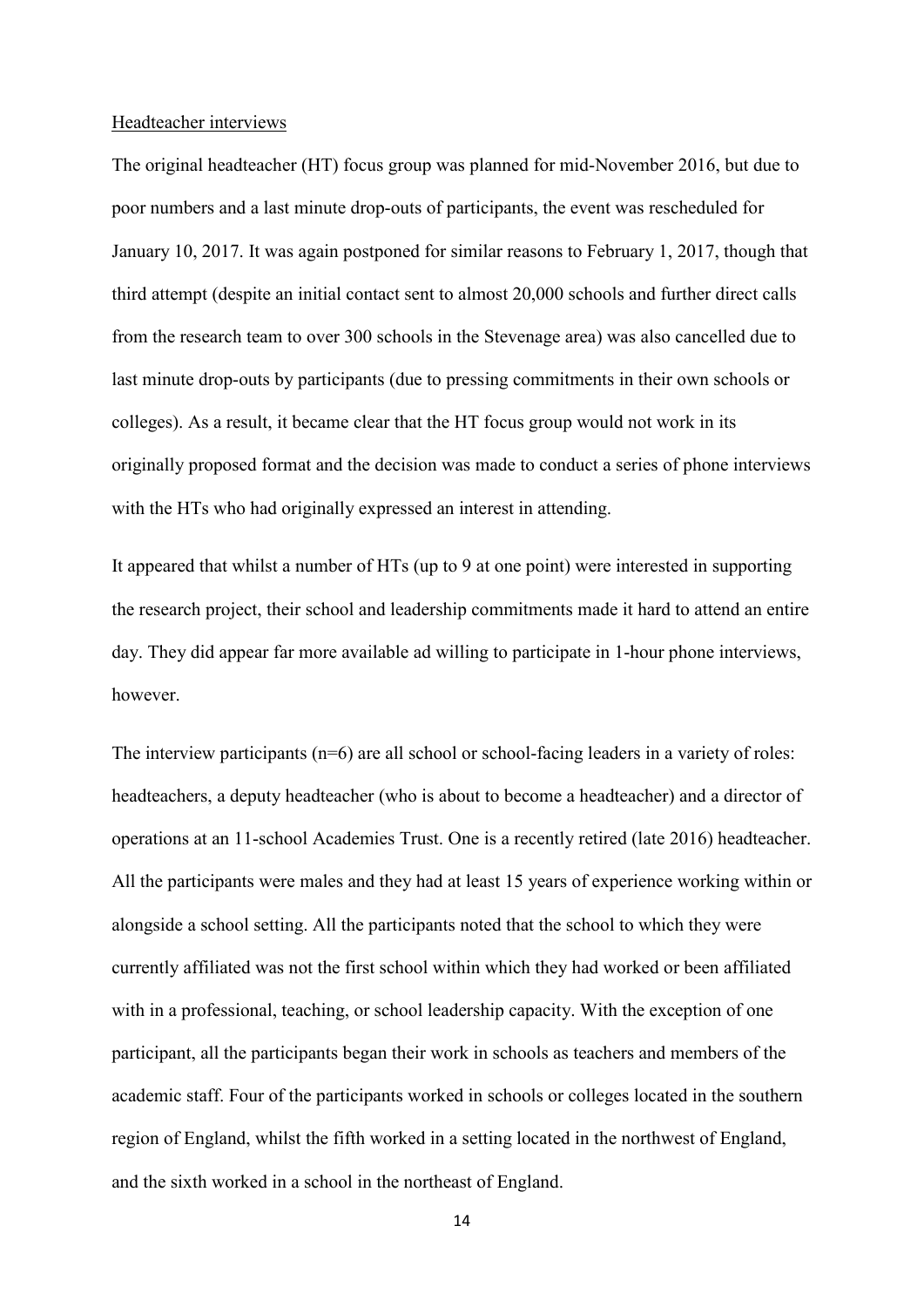Running parallel to the topics covered in the focus groups, the themes primarily explored were:

- Organisational culture and leadership qualities
- Financial health
- Digital technology and technological outlook
- Games, play and gamification

### Methods used

Due to challenges in convening the focus group due to insufficient numbers, the decision was made to approach each HT to participate in 1-hour phone interviews. Six of the seven originally recruited participants agreed to undertake a phone interview. The interviews were designed to be exploratory in nature, with the participants being asked a series of general questions aimed at exploring key themes: organisational culture and leadership; financial health of their respective school or college; digital technology and social media; and gamification. Due to these being phone interviews there was no way to recreate the play session that took place during the SBM focus group, but a few select questions were raised to explore values, outlooks, and experiences relating to games and gamification.

## Analysis conducted

The interview data was transcribed and coded according to areas primarily related to setting/context; defining the situation; respondent perspective; and approaches to people/objects. The emerging theses were consistent with the SBM focus group: culture/organisational elements; technology/design features; financial health/perceptions; and gamification/social media insights or feedback.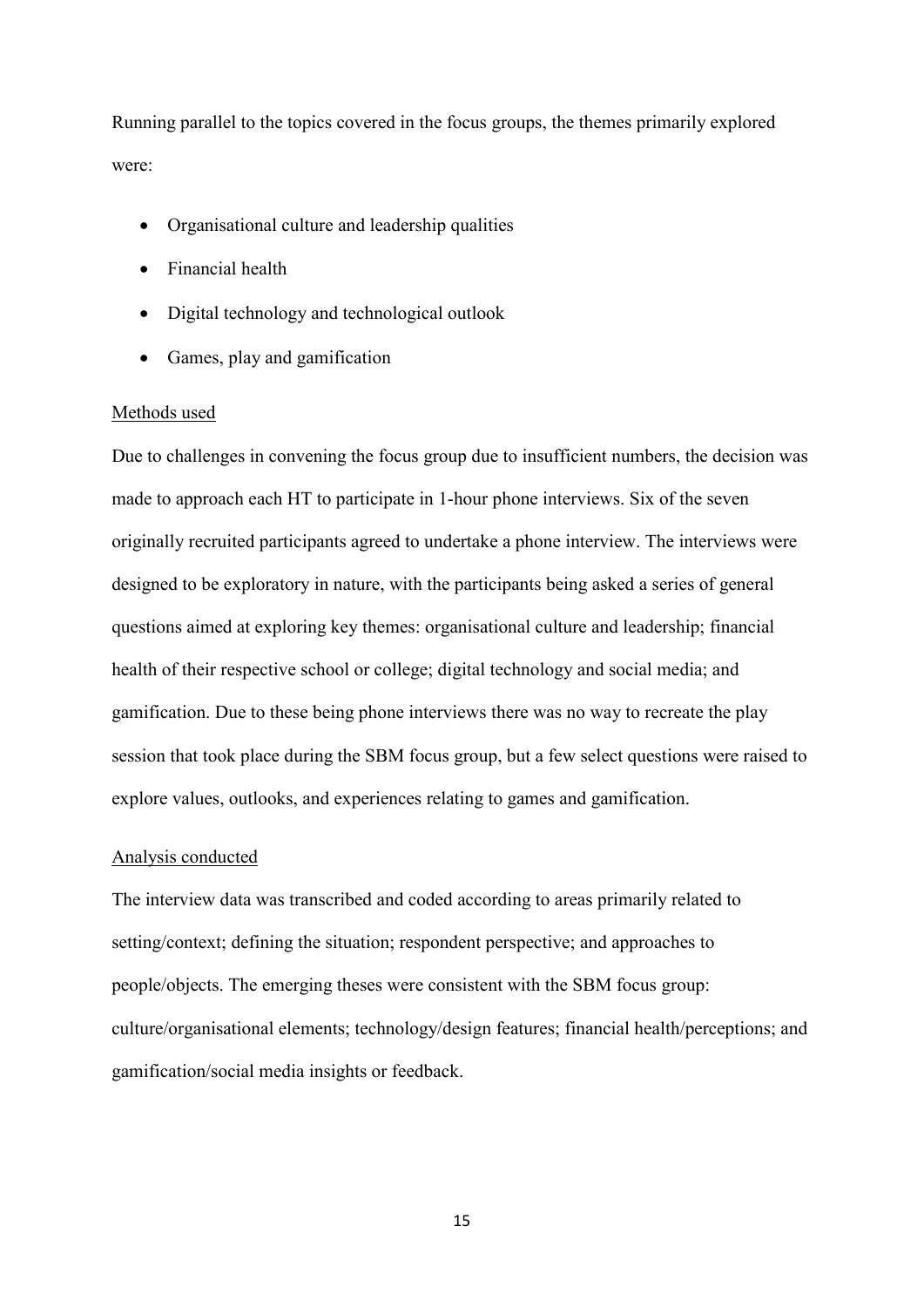## **Key Findings**

The research has identified the following key findings:

- 1. Primary and secondary statutory schools in England are overly driven by targets.
- 2. Primary and secondary statutory schools in England have anachronistic leadership structures.
- 3. An absence of 'enterprising education' results from an over-emphasis being placed on achieving results.
- 4. Tensions exist in the management arrangements in schools between head teachers and school business managers.
- 5. An ideal solution to managing budgets is investment coupled with the development of a collaborative virtual learning environment to help manage budgets across school settings.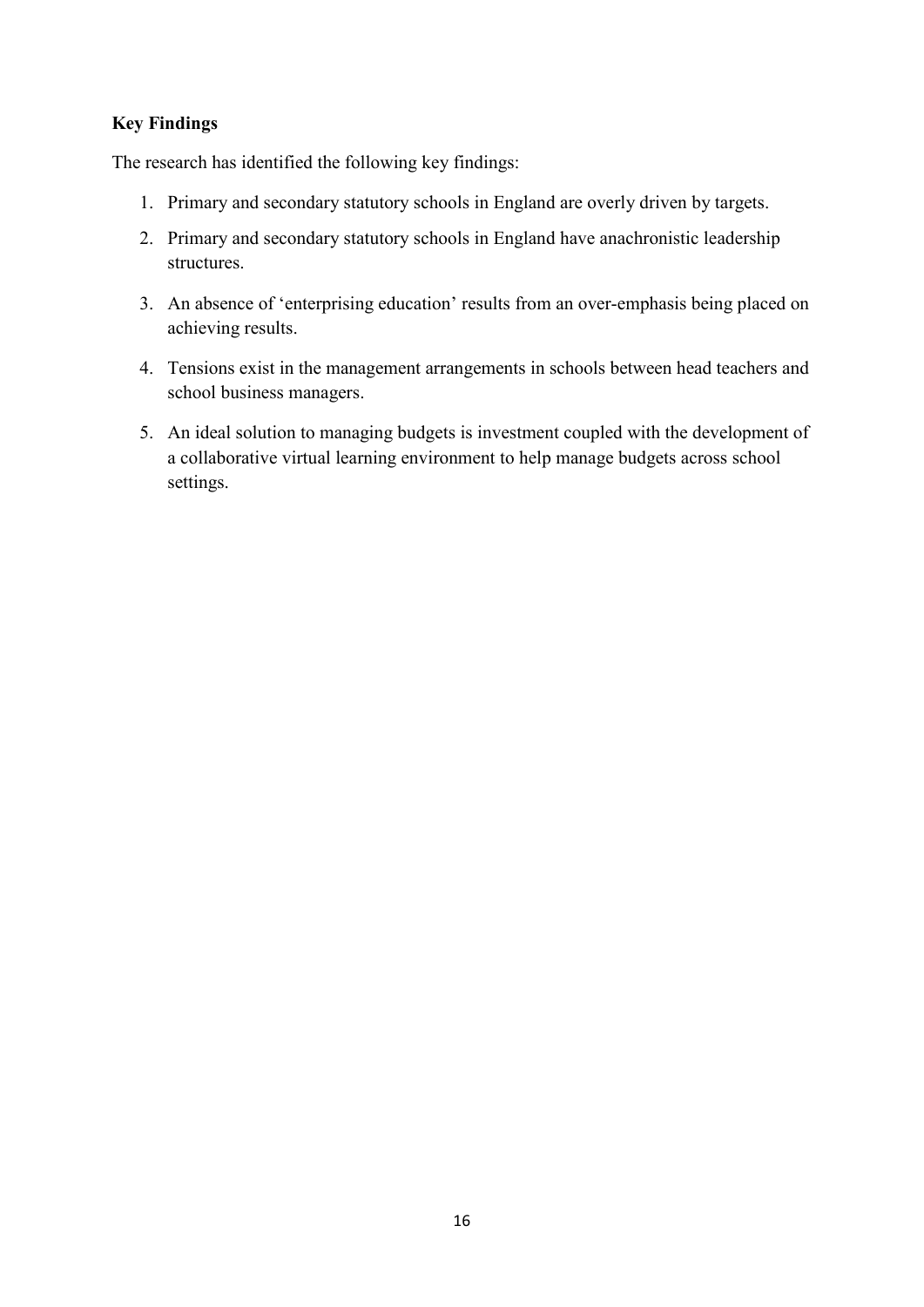

The following bar-charts present a summary of the statistical data from the survey: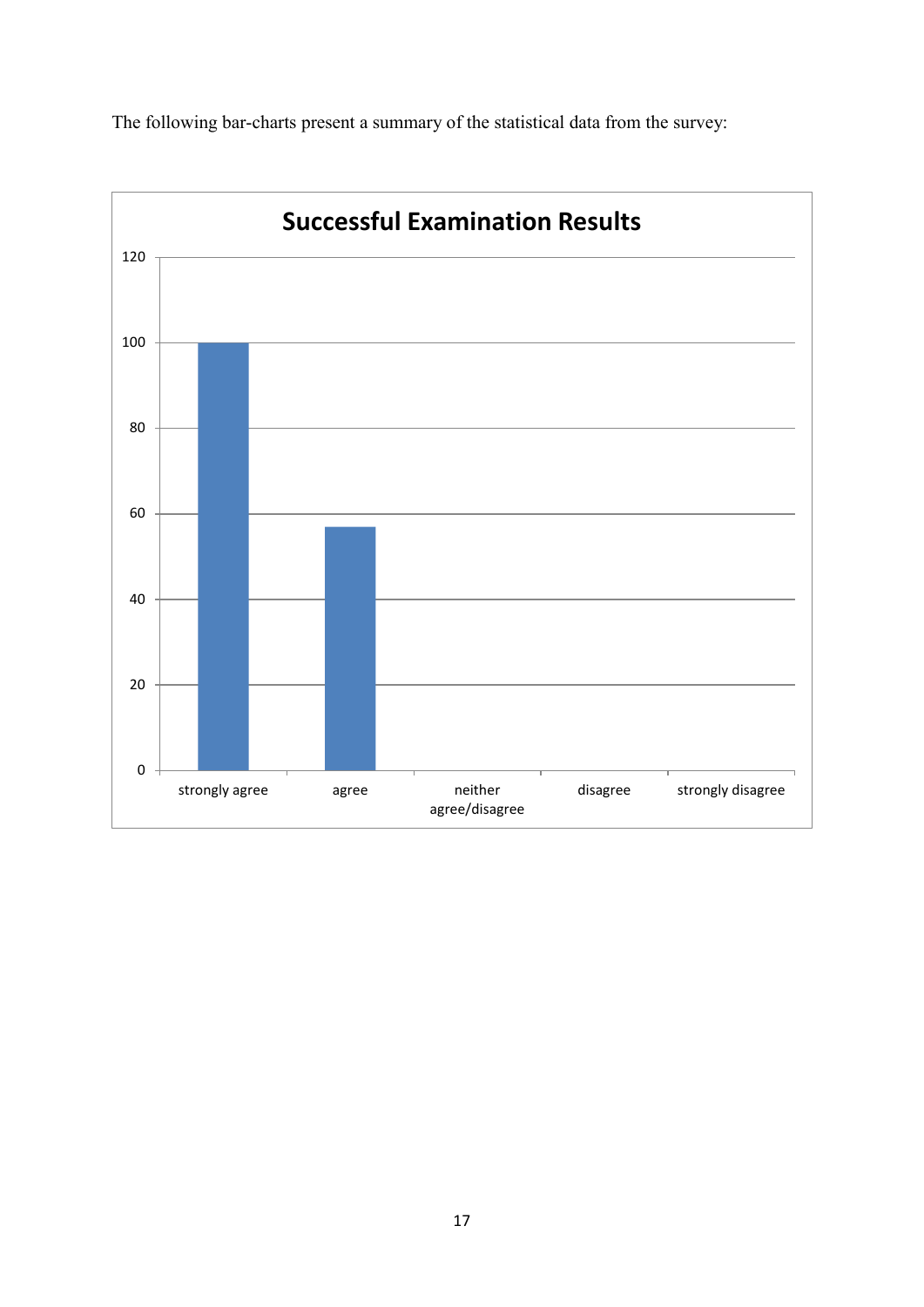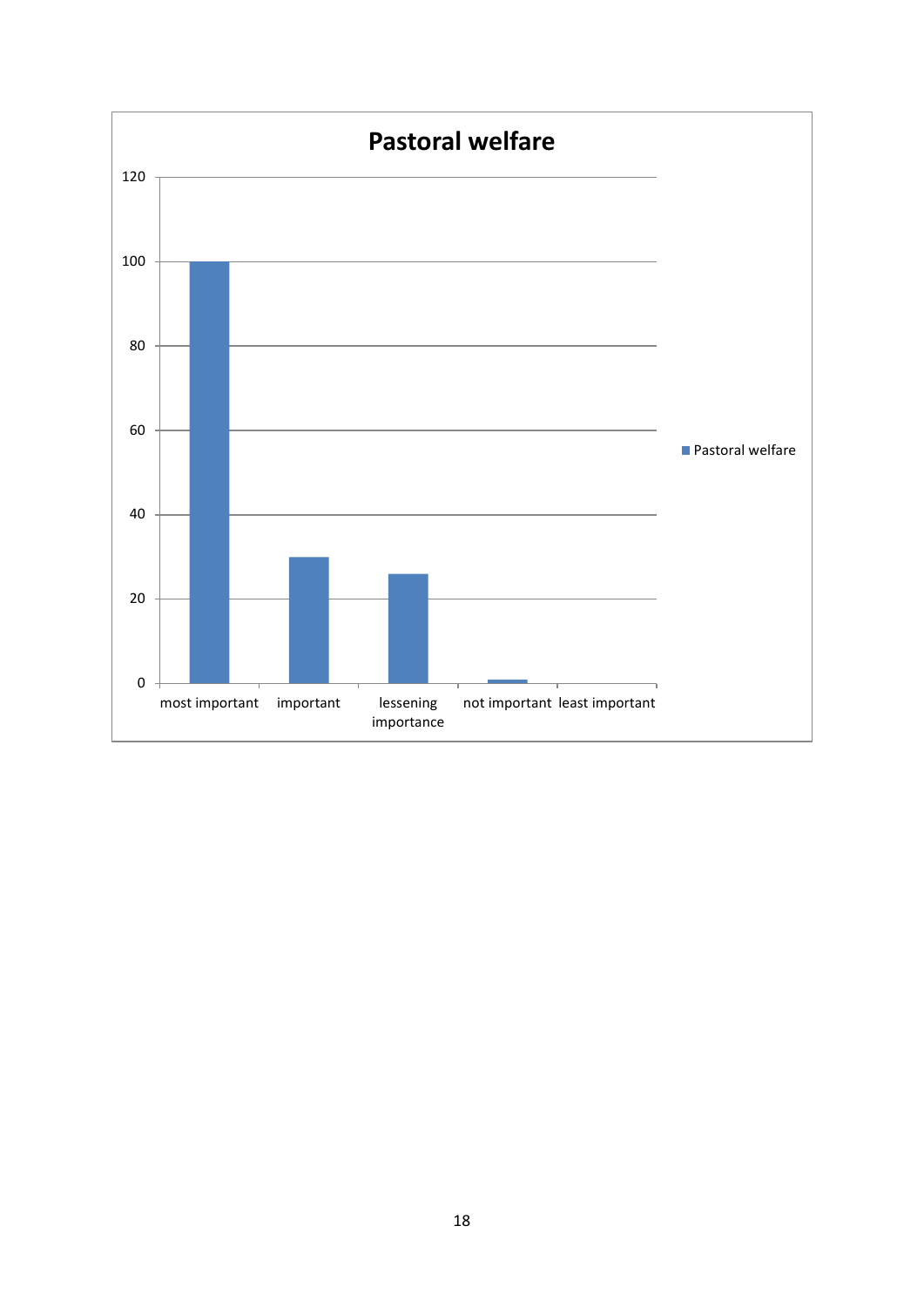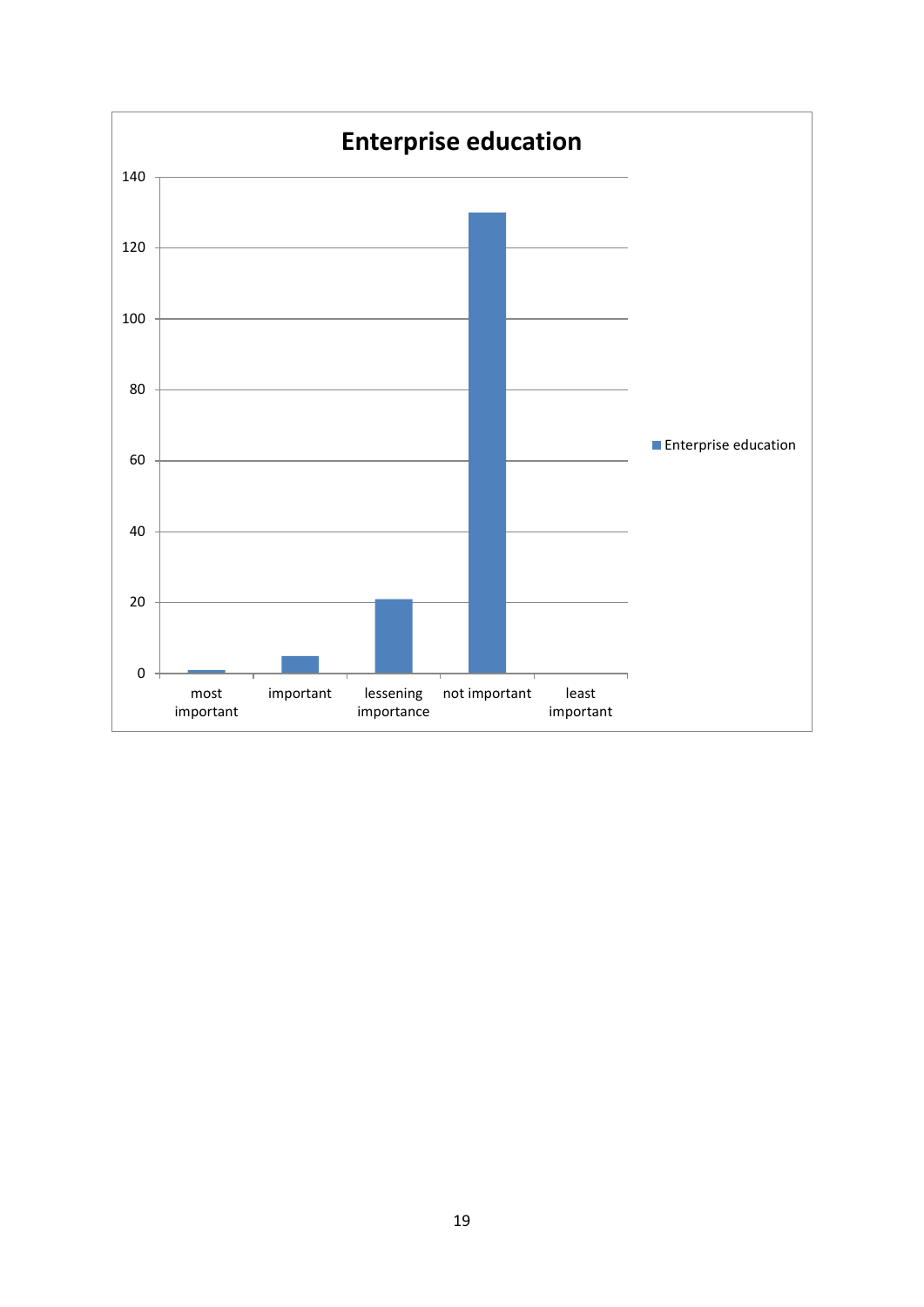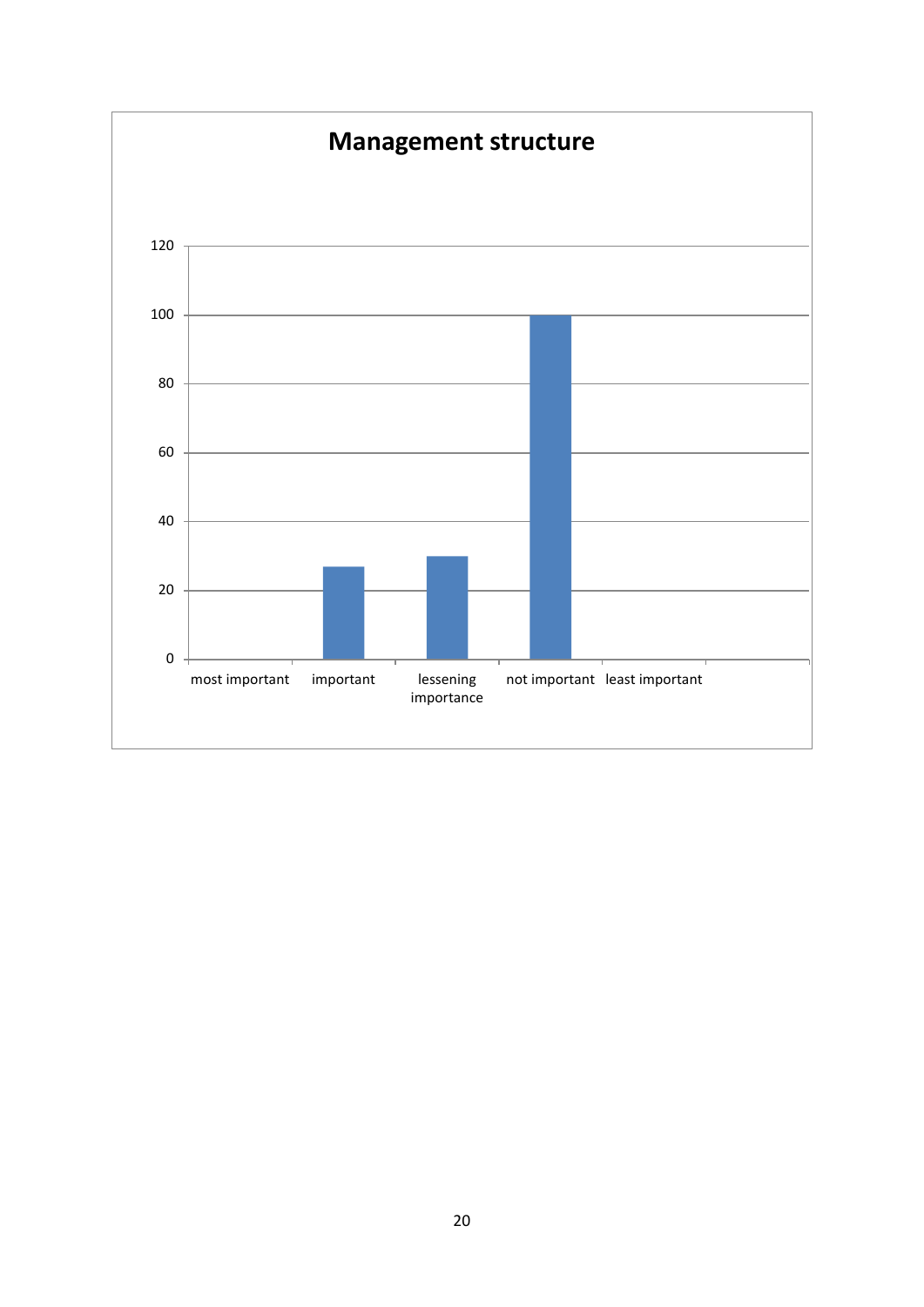### **Concluding discussion**

The findings reveal that within schools in England in 2017, there is an obsession with results and a lack of emphasis is being placed on 'enterprising' (or creative) education. School structures in an organisational sense are not regarded to be important in their own right, but instead, pastoral welfare is regarded as being a crucial remit of primary and secondary schools in England. The findings link to the work of the Scottish philosopher Robin Downie. In the work of Downie and Randall (1999), the argument is developed that the power of the medical profession has dominated understandings of education. Interest in 'Asclepius', the Greek god of healing has diminished and there is instead, an obsession with 'Hippocrates', the famous physician. Hippocrates is associated with the mantra that 'treatment 'A' can cure illness 'B''. In contrast, Asclepius is associated with more complex processes of healing that are similar to what Schwandt (2005, cited in Urban 2009) refers to as 'the messiness of human life'. This paradigm view, of 'solving problems' is centrally located within an obsession over the achievement of results. An emphasis is placed on data and measurement to the detriment of the real human factors that influence educational processes. This sounds similar to what can happen with professional development. As Kennedy (2005) argues, not all forms of professional development appear to be 'transformative'. If 'measurement' dominates schools' organisational cultures in Hippocratic ways, it is less likely that there will be an emphasis placed upon reflection, as this cannot be measured. Asclepius is associated with the gleaming eyes of serpents. There was a belief that the healing process was based on looking beyond yourself and into the eyes of what is external to the self. This belief is not based on numbers and quantifying. The philosophy is mysterious and vague as it is not exact. The recent Channel 4 programme 'Educating Greater Manchester' revealed the complexity of education and professional development. The educational experiences in this television programme could not be captured through numbers. The teachers appeared to be there for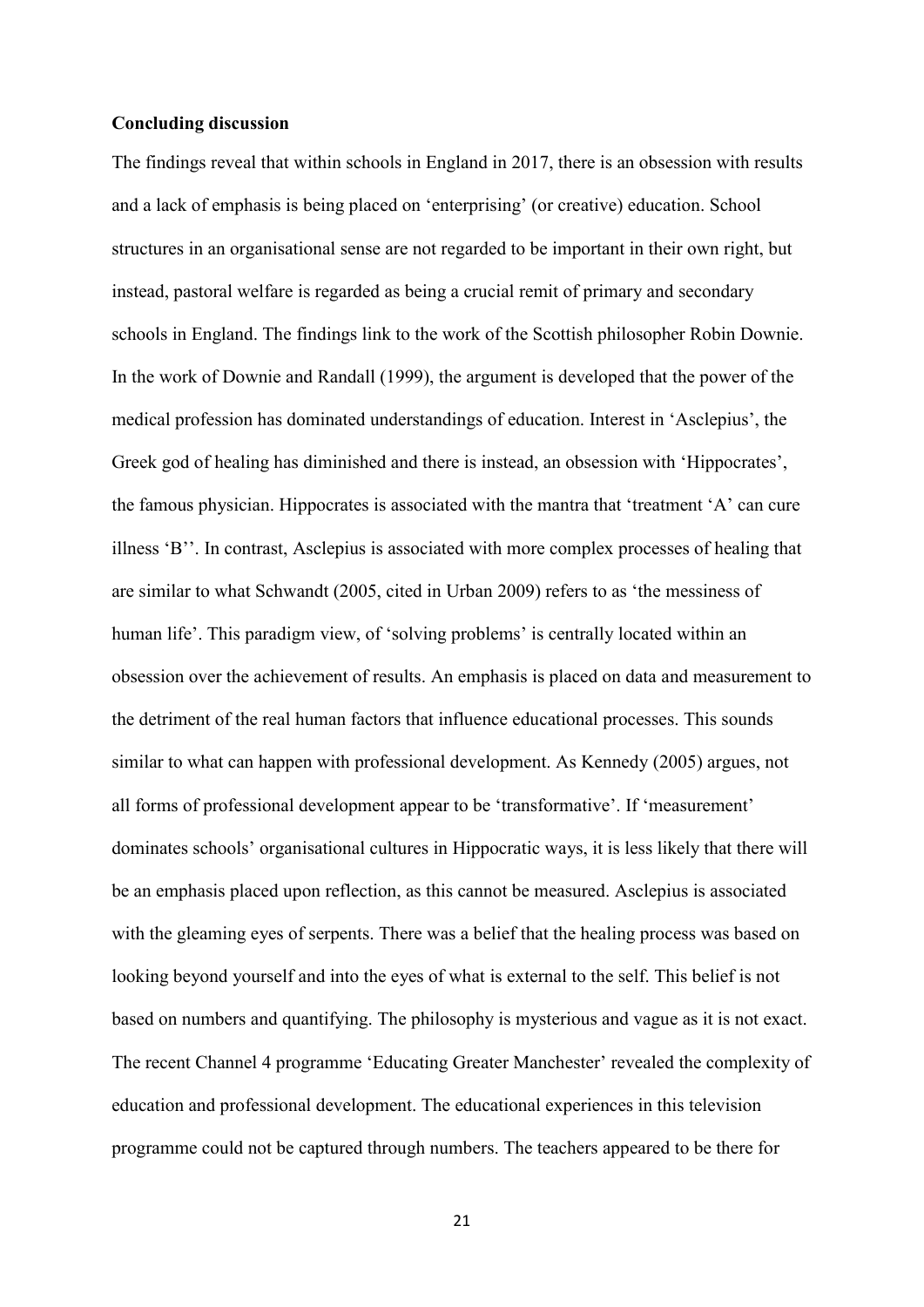their students and for each other. Like Asclepius, healing occurred through looking into the eyes of others and making a connection. There was no television evidence that 'treatment A' was 'curing condition B' in this educational context.

The research findings also link to the work of Bernstein (2000) and his interesting phrase that so many of our educational problems stem from 'the dislocation between the trivium and the quadrivium'. Bernstein (2000) reflects on the tension that exists within education in the West and argues that the curriculum is a combination of Christian and Greek influences. The Trivium (rhetoric, grammar, logic) can appear to be at odds with the Quadrivium (arithmetic, astronomy, geometry and music). Bernstein (2000) argues that what is subjective and impressionistic may be associated with the Trivium and that the objective scientific world can be seen as a representation of the Quadrivium. In schools in England in 2017, the triumph of the Quadrivium is evident. There is a wish to measure and define that is based on successful examination results. Surely things can be done differently? Vermunt (2016) argues that we ought to use research findings in education in ways that are similar to the 'black boxes' of aeroplanes. The collection of 'hidden conversations' within research studies like this project reveal what is happening 'as it is' as opposed to what exists 'after the fact'. I hope that the research in this project has an impact beyond a parochial level and within this international conference.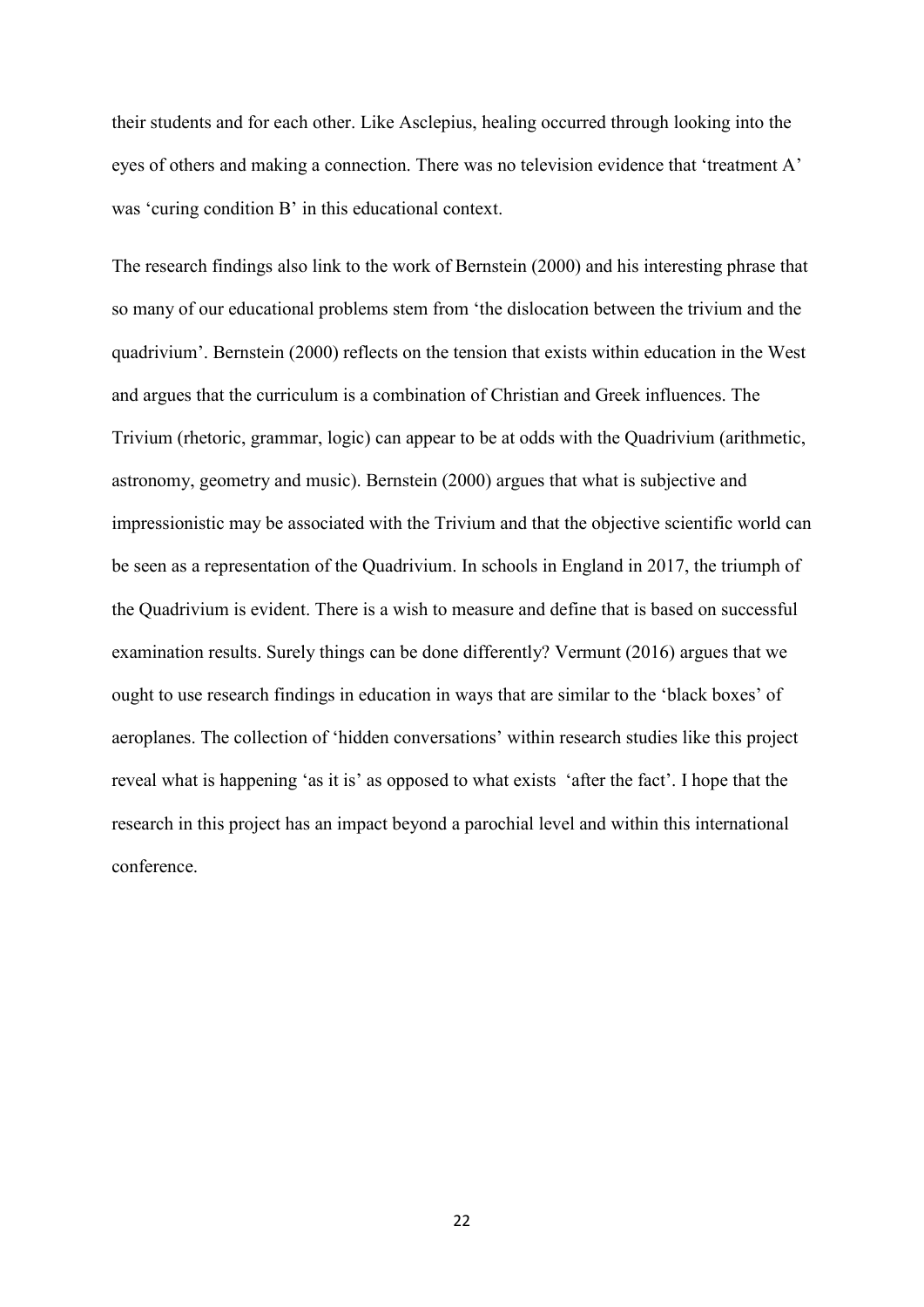## **References**

Academy Today: [http://www.academytoday.co.uk.](http://www.academytoday.co.uk/) Accessed 12<sup>th</sup> of April 2017.

Ball, S. 2010. New class inequalities in education. Why education policy may be looking in the wrong place! Education policy, civil society and social class. " *International Journal of Sociology and Social Policy,* 30 (3-4), pp. 155-166.

Baum, F., MacDougall, C., & Smith, D. 2006. Participatory action research. *Journal of Epidemiology and Community Health*, *60* (10), 854–857.

Bernstein, B., 2000. *Pedagogy, symbolic control and identity*. Lanham, MD: Rowman and Littlefield. Caldwell, B.J. and J. Harris. 2008. *Why not the best schools?* Camberwell: Acer Press.

Clarke, P. 2014. *Report into allegations concerning Birmingham schools arising from 'Trojan Horse' letter.* London: HMSO.

Coffield, F. 2006. From the decade of enterprise culture to the decade of the TECs. *British Journal of Education and Work,* 4 (1), 59-78.

Downie, R., and F. Randall. 1999. *Palliative care ethics: a companion for all specialities.* Oxford: Oxford University Press.

Gibb, A. A. 1987. Enterprise culture- its meaning and implications for education and training. *Journal of European Industrial Training*, 11 (2), 2-38.

Glatter, R. 2012. Persistent preoccupations: The rise and rise of school accountability in England. *Educational Management Administration and Leadership,* 40 (5), 559-575.

Gunter, H. 2011. *Leadership and the reform of education.* Bristol: Policy Press.

Greary, T. and Scott. J. 2014. C*onflicts of interest in academy sponsorship arrangements. a report for the education select committee.* London: Institute of Education.

Hamari, J., Koivisto, J. and Sarsa, H.(2014. 'Does gamification work?A literature review of empirical studies on gamification.' In: *2014 47th Hawaii international conference on system science.* [online] Waikoloa, Hawaii. Available at: [http://ieeexplore.ieee.org/stamp/stamp.jsp?arnumber=6758978.](http://ieeexplore.ieee.org/stamp/stamp.jsp?arnumber=6758978) Last accessed April 25, 2017.

Hatcher, R. 2011. Local government against local democracy: a case study. In: Gunter, H. (ed.) *The state and education policy: the academy programme,* London: Bloomsbury, pp.39-52.

Ingleby, E. 2015. The impact of changing policies about technology on the professional development needs of early years educators in England. *Professional Development in Education,* 41 (1), 144-158.

Inside Government: [http://www.insidegovernment.co.uk.](http://www.insidegovernment.co.uk/) Accessed 12th of April 2017.

Kennedy, A., 2005. Models of cpd: a framework for analysis. *Journal of In-Service Education,* 31 (2), 235-250.

Machin, S. and K. Salvanes. 2010. *Valuing school quality via school choice reform*. London: Centre for the Economics of Education.

Machin, S. and J. Vernoit. 2011. *Changing school autonomy: academy schools and their introduction to England's education.* London: Centre For The Economics of Education.

Maiter, S., Simich, L., Jacobson, N., and Wise, J. 2008. Reciprocity: An ethic for community-based participatory action research, *Action Research,* vol. 6 (3): 305-325.

McCrone, T., C. Southcott, N. George. 2011. *Governance models in schools: local government education and children's services*. Slough: NFER.

National Audit Office: [http://www.nao.org.uk.](http://www.nao.org.uk/) Accessed 12<sup>th</sup> of April 2017.

Rauch, F., Schuster, A, and Stern, T, eds. 2014. *Promoting change through action research.*  Reason, P. and Bradbury-Huang, H. 2013. *The sage handbook of action research: participative inquiry and practice*. London: SAGE.

Rotterdam, NLD: Sense Publishers, 2014. ProQuest ebrary. Web. Last accessed April 25, 2017. Selwyn, N. 2011. The place of technology in the Conservative-Liberal Democrat education agenda: an ambition of absence?. *Educational Review,* 63 (4), 395-408.

Tes Global Limited: [http://www.tes.com.](http://www.tes.com/) Accessed 12<sup>th</sup> of April 2017.

Urban, M., 2009. Strategies for change: rethinking professional development to meet the challenges of diversity in the early years profession. In: *IPDA conference*. [online]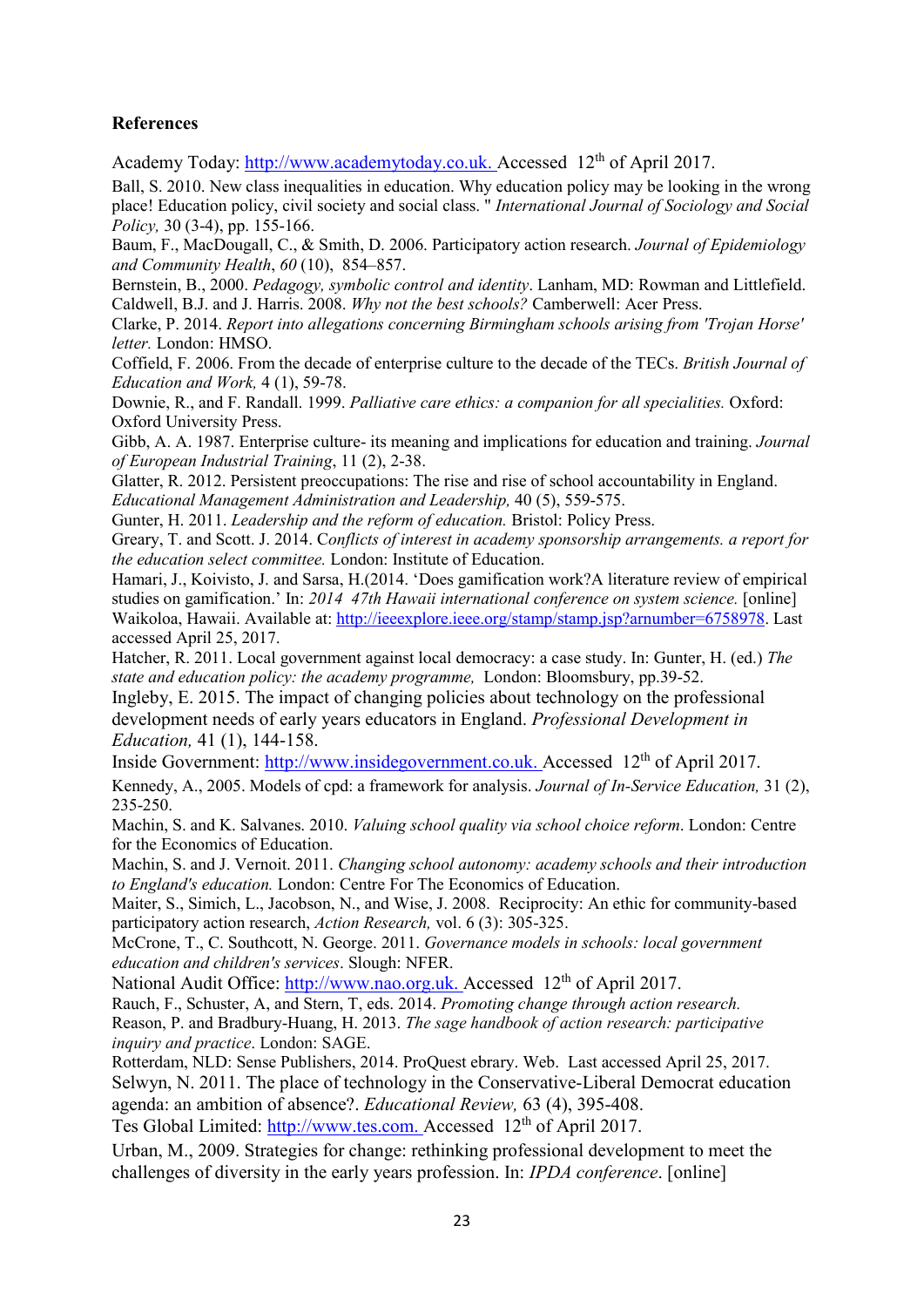Birmingham, UK. Available at: [http://ipda.org.uk/wp-content/uploads/Strategies-for](http://ipda.org.uk/wp-content/uploads/Strategies-for-change_MathiasUrban.pdf)[change\\_MathiasUrban.pdf.](http://ipda.org.uk/wp-content/uploads/Strategies-for-change_MathiasUrban.pdf) Last accessed April 25, 2017.

Vermunt, J.D., 2016. Keynote address. Paper presented at the IPDA conference, 25-26 November, Stirling, UK.

The Association of School and College Leaders: [http://www.ascl.org.uk.](http://www.ascl.org.uk/) Accessed 12<sup>th</sup> of April 2017.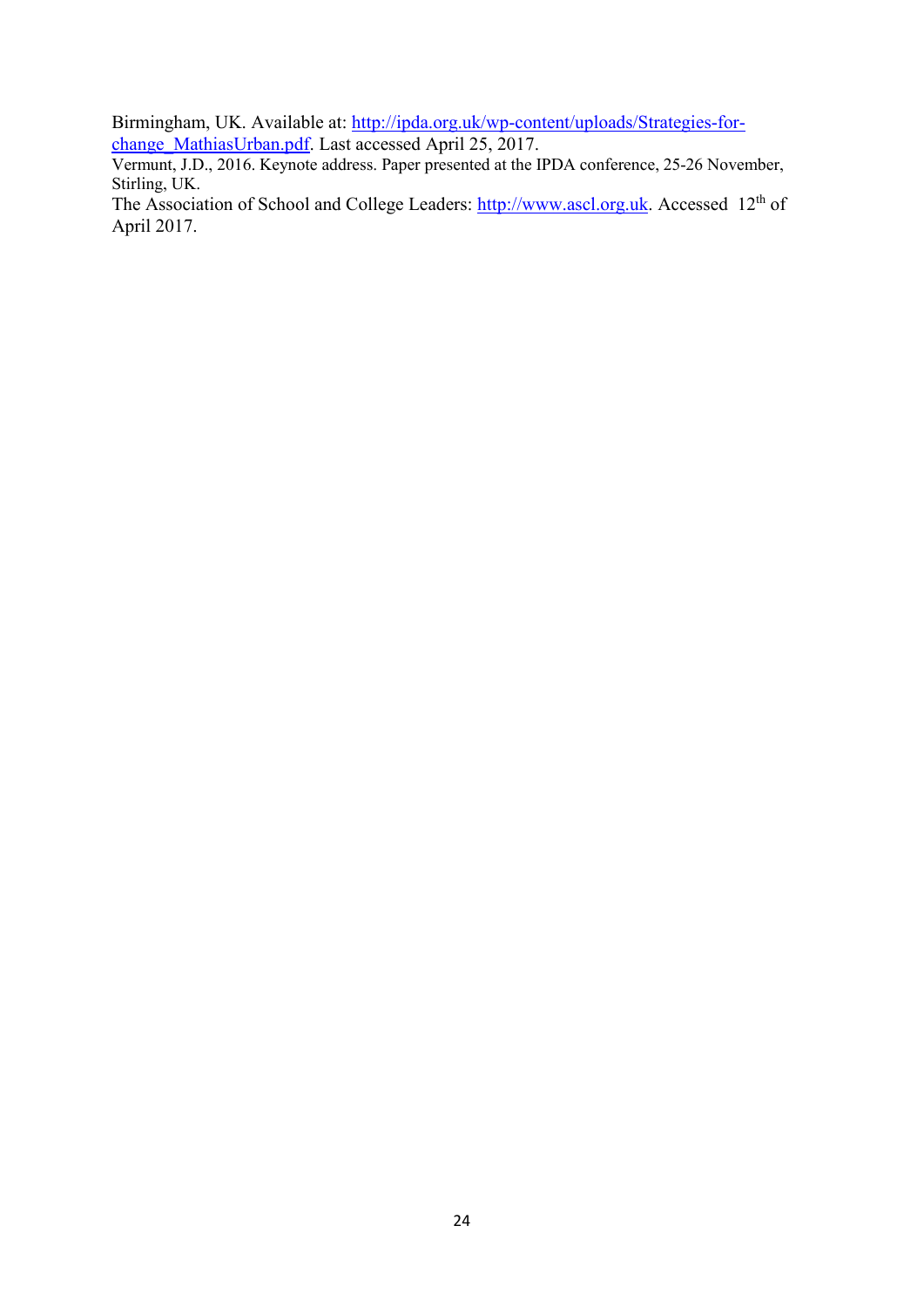# Appendix A: Survey

Which of the following statements do you 'strongly agree with', 'agree with', 'neither agree nor disagree with', 'disagree with', or 'strongly disagree with'? Please tick your preference in relation to your school's priority areas below.

|                            | Strongly |       | Neither        |          | Strongly |
|----------------------------|----------|-------|----------------|----------|----------|
|                            | agree    | Agree | agree/disagree | Disagree | disagree |
| A key priority in the      |          |       |                |          |          |
| school                     |          |       |                |          |          |
| is its strong pastoral     |          |       |                |          |          |
| focus                      |          |       |                |          |          |
| and an emphasis is placed  |          |       |                |          |          |
| on meeting the needs of    |          |       |                |          |          |
| the students and other     |          |       |                |          |          |
| individuals who are        |          |       |                |          |          |
| associated with the        |          |       |                |          |          |
| school.                    |          |       |                |          |          |
| A key priority in the      |          |       |                |          |          |
| school                     |          |       |                |          |          |
| is its emphasis on         |          |       |                |          |          |
| 'enterprise education'- in |          |       |                |          |          |
| other words, the school    |          |       |                |          |          |
| encourages 'different and  |          |       |                |          |          |
| not just conventional      |          |       |                |          |          |
| thinking' (Guildford       |          |       |                |          |          |
| 1967; Raven 1985).         |          |       |                |          |          |
| A key priority in the      |          |       |                |          |          |
| school                     |          |       |                |          |          |
| is a continual emphasis    |          |       |                |          |          |
| on                         |          |       |                |          |          |
| examination and            |          |       |                |          |          |
| assessment results.        |          |       |                |          |          |
| A key priority in the      |          |       |                |          |          |
| school                     |          |       |                |          |          |
| is to maintain a           |          |       |                |          |          |
| hierarchical               |          |       |                |          |          |
| organisation and           |          |       |                |          |          |
| management structure.      |          |       |                |          |          |
| The financial health of    |          |       |                |          |          |
| the                        |          |       |                |          |          |
| school is good.            |          |       |                |          |          |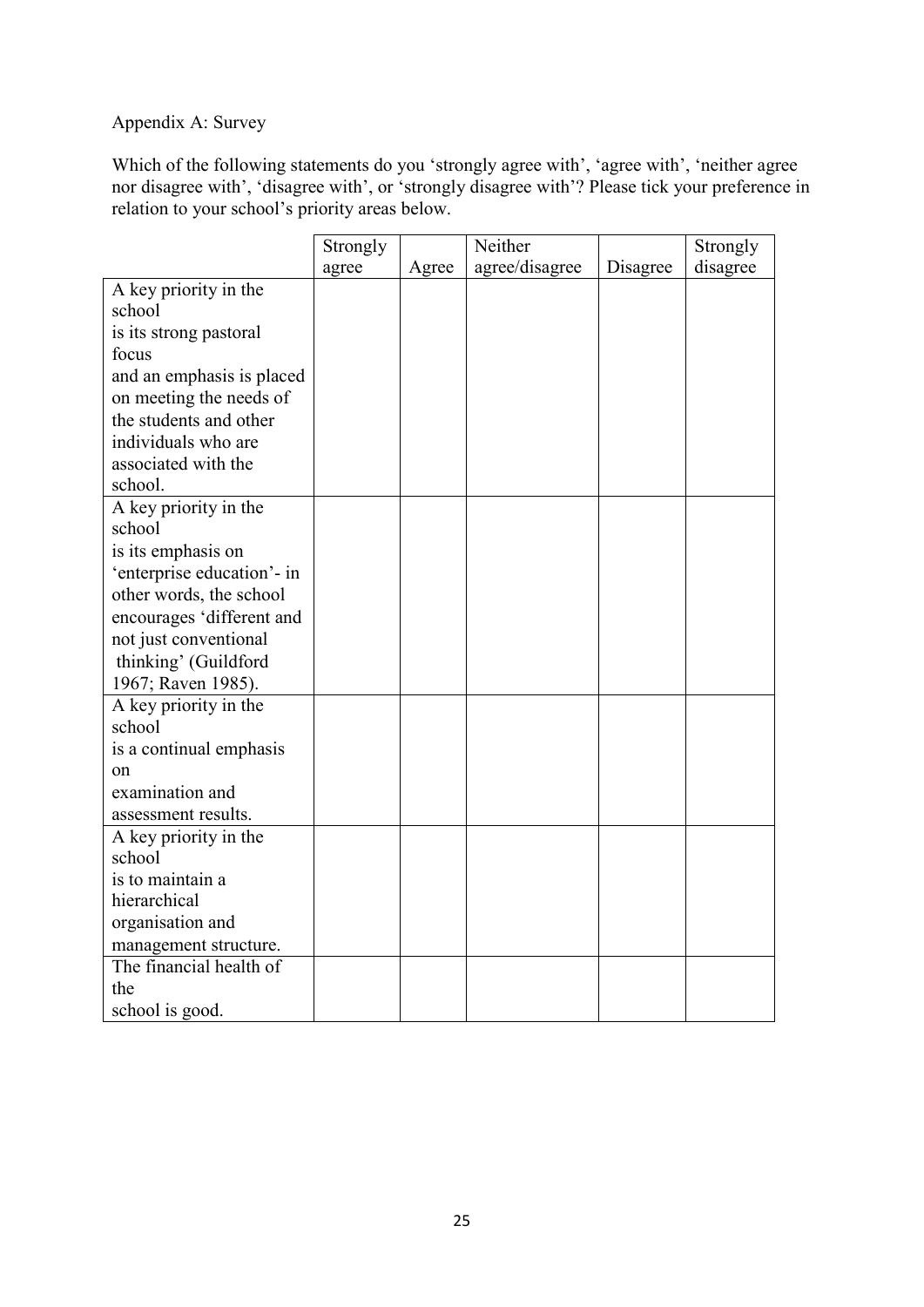Question 2:

Please rank the importance of the following to your school in numerical order (with 1 as 'most important' through to 4 as 'least important', using each number only once).

|                                                             | Rank |
|-------------------------------------------------------------|------|
| Successful examination/assessment results                   |      |
| The pastoral welfare of everyone associated with the school |      |
| The importance of enterprise education                      |      |
| The school's management structure                           |      |

Question 3:

Please state whether the following statements apply to your school.

|                                                                       | Yes | No |
|-----------------------------------------------------------------------|-----|----|
| Does a strong pastoral focus make a positive contribution             |     |    |
| to your school's organisational culture?                              |     |    |
| Does enterprise education make a positive contribution to             |     |    |
| your school's organisational culture?                                 |     |    |
| Does a continual emphasis on examination/assessment results           |     |    |
| make a positive contribution to your school's organisational culture? |     |    |
| Does a hierarchical organisation and management structure make        |     |    |
| a positive contribution to your school's organisational culture?      |     |    |